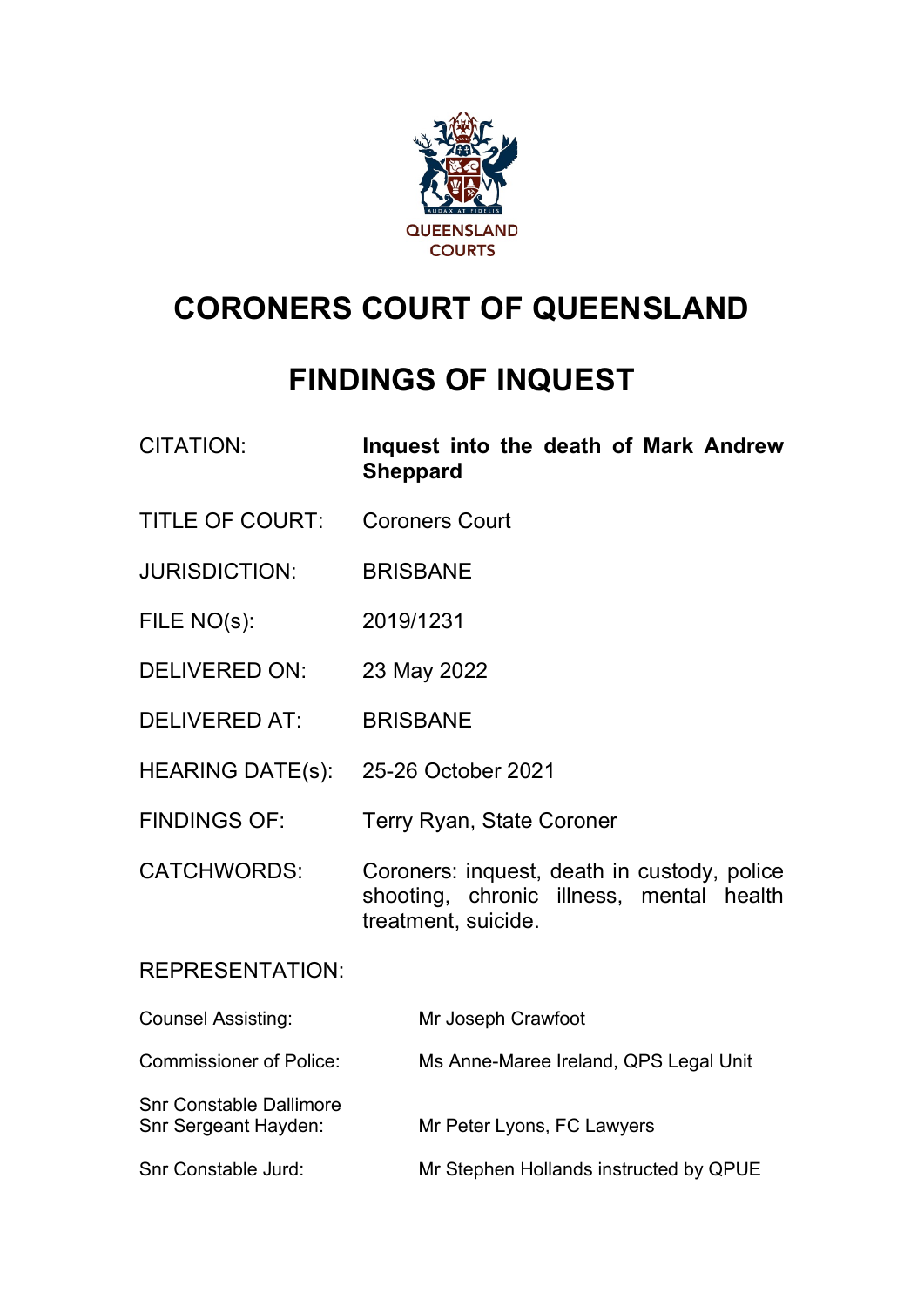## Contents

| 20  |
|-----|
| .20 |
|     |
| 20  |
| 20  |
| 20  |
|     |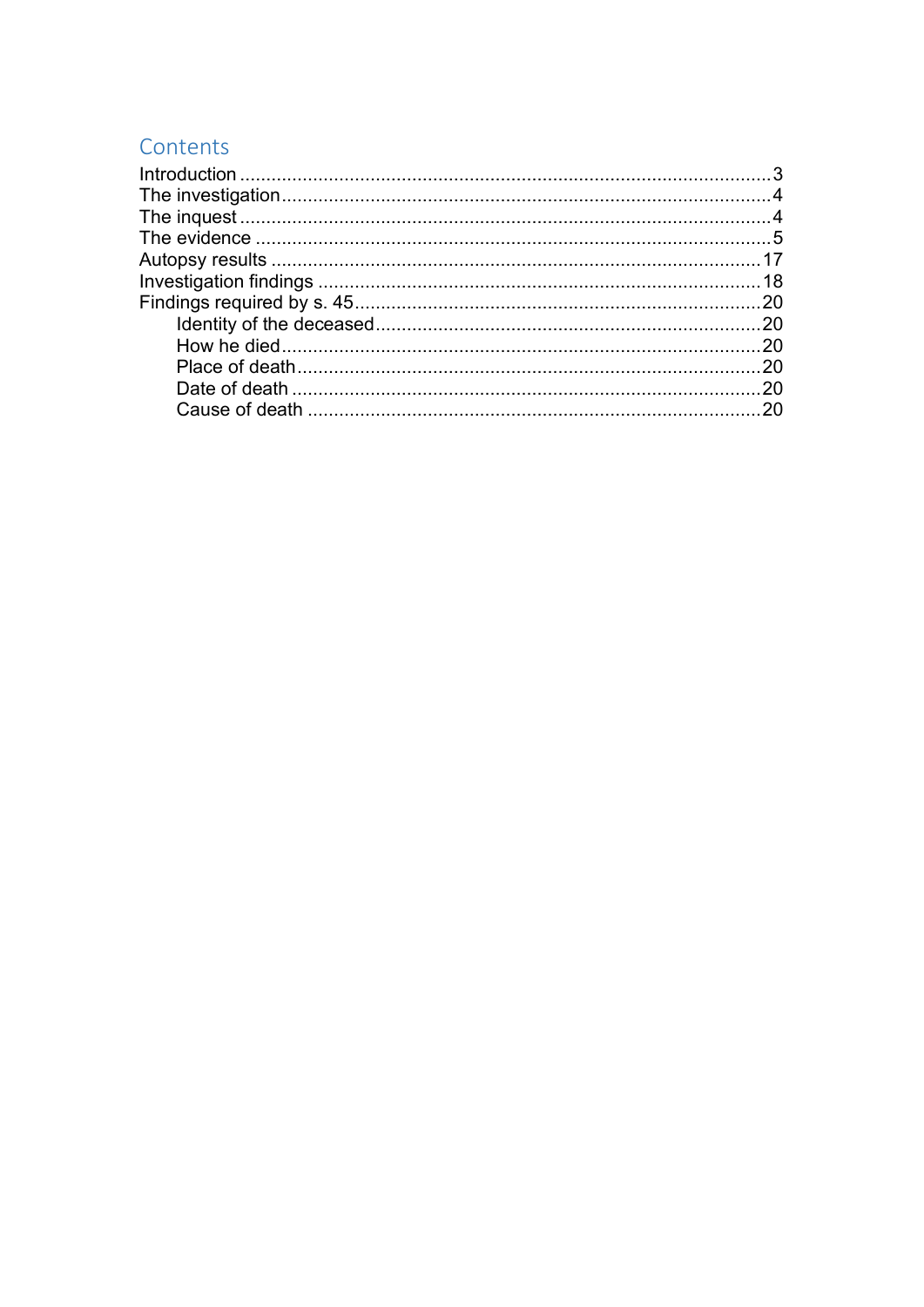## <span id="page-2-0"></span>**Introduction**

- 1. Mark Andrew Sheppard was aged 50. On 18 March 2019, police attended the Endeavour Caravan Park on Deception Bay Road, Deception Bay after receiving a triple zero call at around 2.05pm from a man who stated a couple of people had been stabbed at "Endeavour". The caller terminated the call and attempts to call the number back were unanswered. Subscriber checks on the mobile number revealed the number was registered to Mr Sheppard, who lived at the Endeavour Caravan Park.
- 2. At around 2.15pm, Senior Constable Randall Jurd and Constable Amy Dallimore<sup>[1](#page-2-1)</sup> arrived at the caravan park in a marked police vehicle. They parked near site 80, where Mr Sheppard's caravan was located. They were approached by a park resident, Mr Geelmann, who lived next to Mr Sheppard. He told the officers Mr Sheppard had not been taking his medications. As they approached Mr Sheppard's site, they saw Mr Sheppard sitting on a chair beside his caravan. He was armed with a tomahawk. A large knife and a cutlass machete were next to him on the ground. Mr Sheppard and the officers were separated by the length of Mr Sheppard's caravan.
- 3. Senior Constable Jurd tried to engage with Mr Sheppard and told him he was there to check on him. Mr Sheppard did not wish to engage in a conversation. He threw his tomahawk at Senior Constable Jurd and it hit the side of the caravan, narrowly missing the Senior Constable. After throwing the tomahawk, Mr Sheppard armed himself with the machete and the knife. He walked towards Senior Constable Jurd and threw the knife at him, hitting Senior Constable Jurd on the left calf.
- 4. After throwing the knife, Mr Sheppard started walking towards Constable Dallimore armed with the machete. After he came within six metres of her, he was shot three times. The duration of the police contact was less than 90 seconds. The Queensland Ambulance Serve attended at the scene but resuscitation efforts were unsuccessful.
- 5. A post-mortem examination found Mr Sheppard had died from gunshot wounds of the chest. The incident was captured on the officers' body worn cameras.
- 6. Mr Sheppard had emphysema/chronic obstructive pulmonary disease (COPD). In 2002 he was diagnosed with alfa-antitrypsin deficiency, which is an inherited disorder causing lung disease. At the time of his death he was using home oxygen. He also had mental and behavioural disorders connected to substance abuse.
- 7. Three weeks prior to his death, Mr Sheppard was admitted to Caboolture Hospital for end-stage COPD.

<span id="page-2-1"></span><sup>1</sup> Now Senior Constable Dallimore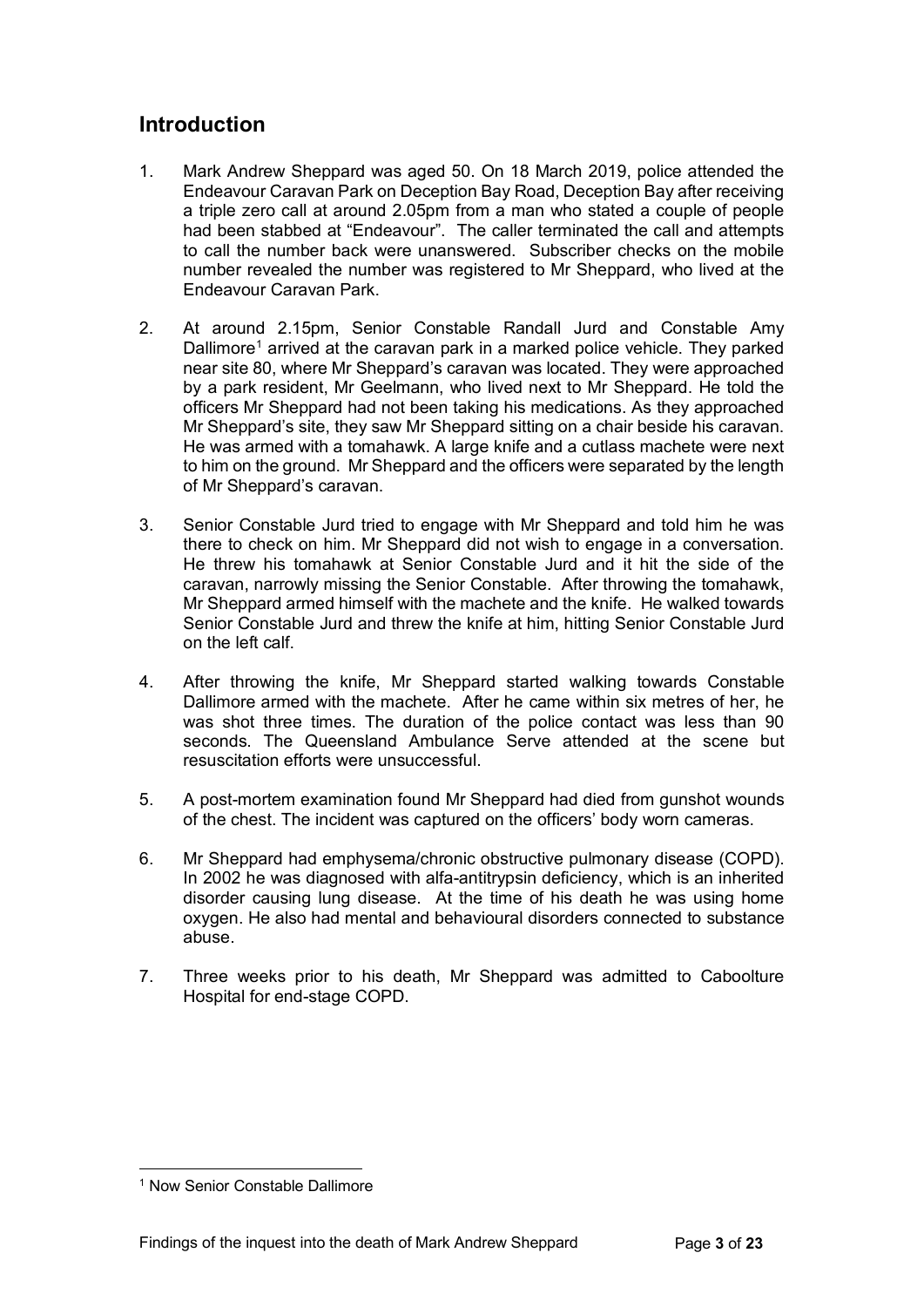## <span id="page-3-0"></span>**The investigation**

- 8. Detective Senior Sergeant Peter Ryan from the QPS Ethical Standards Command (ESC) conducted an investigation into the circumstances leading to the death. The investigation commenced at 3.00pm on the day of Mr Sheppard's death when scenes of crime officers attended the location. Ballistics officers attended at 7.15pm.
- 9. Both officers participated in video walk-through re-enactments late on the night of 18 March 2019. Police also obtained audio recorded statements from other residents of the caravan park.
- 10. DSS Ryan provided a comprehensive coronial report in February 2020 with various annexures, including witness statements, digital recordings, medical and offender records. DSS Ryan's coronial report discussed Mr Sheppard's death as a possible victim 'precipitated homicide' or 'suicide by cop'. I thank DSS Ryan for his assistance with the investigation.

## <span id="page-3-1"></span>**The inquest**

- 11. Mr Sheppard's death was reported as a death in custody under the *Coroners Act 2003*. He died while he was trying to avoid being put into custody. In those circumstances an inquest was mandatory. A pre-inquest hearing was held on 30 September 2021 at Brisbane. Following the pre-inquest hearing, the issues for inquest were settled as:
	- 1. The findings required by s 45(2) of the *Coroners Act 2003*; namely the identity of the deceased, when, where and how he died and what caused their death.
	- 2. Whether the actions of the police officers who attended at the Endeavour Caravan Park were appropriate in the circumstances.
	- 3. Whether there are ways to prevent a death occurring in similar circumstances in the future.
- 12. The inquest was held at Brisbane on 25 26 October 2021. All statements, records of interview, photographs and materials gathered during the investigation were tendered at the inquest. Over 130 exhibits were tendered in evidence. Oral evidence was heard from the following witnesses:
	- DSS Peter Ryan
	- Dr Rohan Samarasinghe, Forensic Pathologist
	- Dr Naeem Jhetam, Psychiatrist
	- Ms Judith Jensen, civilian witness
	- Mr Christopher Geelmann, civilian witness
	- Senior Constable Randall Jurd
	- Constable Amy Dallimore
	- Senior Sergeant Damien Hayden
- 13. I am satisfied that the evidence tendered, in addition to the oral evidence, was sufficient for me to make the necessary findings under s 45 of the *Coroners Act 2003.*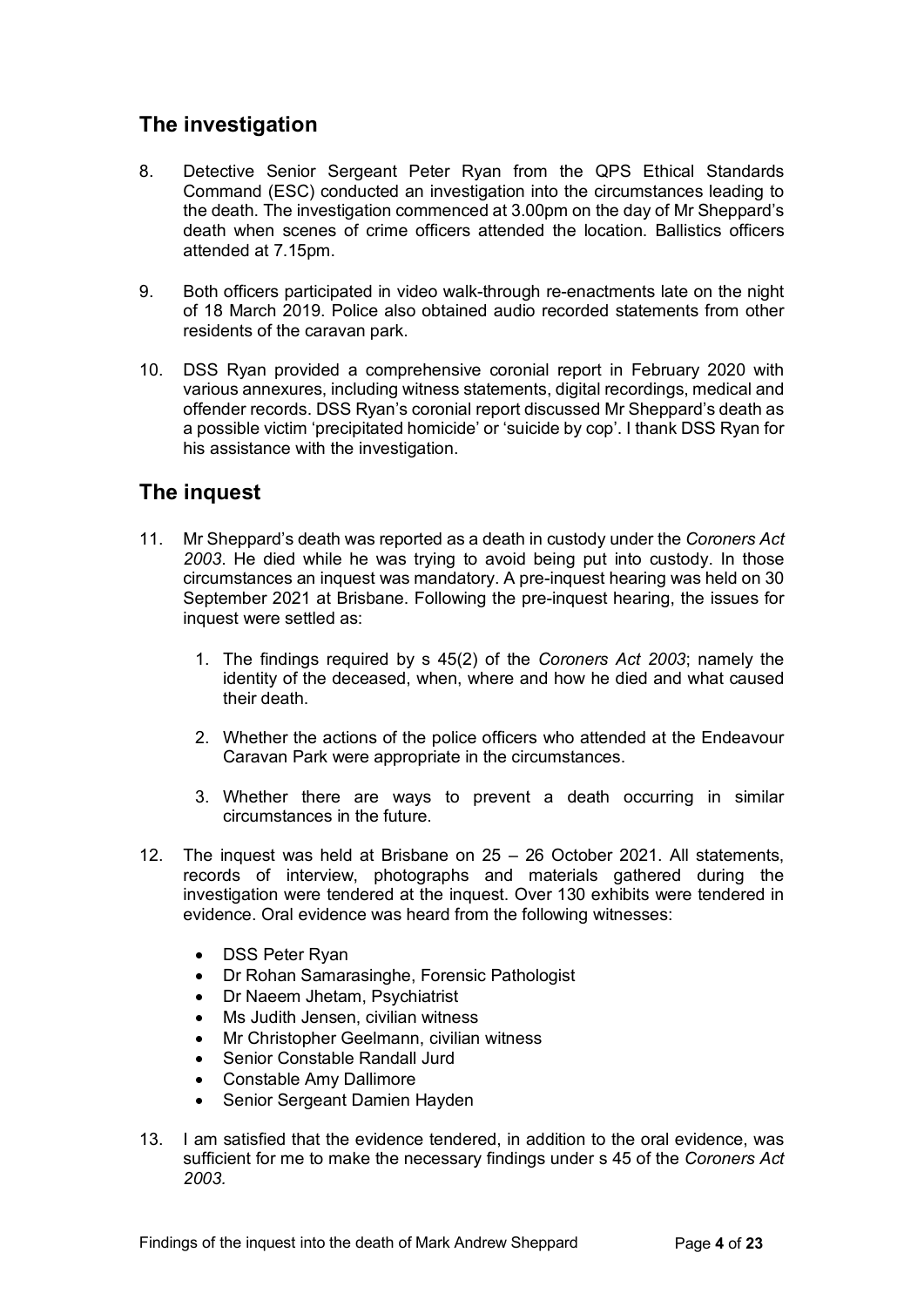- 14. The primary purpose of an inquest is to inform the family and the public about the matters required by s 45 of the *Coroners Act 2003*, including how the person died and what caused the person to die.
- 15. In appropriate cases, a coroner can make recommendations with a view to reducing the likelihood of similar deaths. As a result, a coroner can make preventative recommendations concerning public health or safety or ways to prevent deaths from happening in similar circumstances.
- 16. A coroner is not able to include in the findings or any comments or recommendations any statement that a person is, or may be, guilty of an offence or civilly liable.

## <span id="page-4-0"></span>**The evidence**

#### **Background**

- 17. Mr Sheppard was of three sons born to Colleen Hamill and Barry Sheppard in Central Queensland. He was the youngest child until his half-sister was born in 1977. The death of his second brother at the age of two was reported to have devastated his parents. Mr Sheppard had an unstable upbringing with the family, moving around as his father worked as a truck driver. Mr Sheppard's parents separated when he was nine. He spent time between his parents and often lived in different towns. He witnessed his mother in new relationships with abusive partners. His father was also reported to be abusive and controlling and their personalities clashed.
- 18. When he was aged 17, Mr Sheppard moved to Katherine in the Northern Territory with his mother, step-sister and his older brother. Mr Sheppard had casual employment working on fishing trawlers. At age 23, Mr Sheppard, along with his siblings, discovered their mother and her partner deceased in a car in an apparent murder suicide. This discovery was said to have haunted Mr Sheppard for the remainder of his life.
- 19. Mr Sheppard is survived by his siblings and two daughters. His former partners described tumultuous, violent and volatile relationships with Mr Sheppard which caused both women to leave him.
- 20. Mr Sheppard moved to Brisbane in 2004 to be close to his younger daughter. He had a job as a supervisor in a factory but had to resign in 2010 due to his deteriorating health.
- 21. In 2012, Mr Sheppard's elder daughter moved to Brisbane from Melbourne to reconnect with him after learning of his medical condition. He was then living on a disability support pension. While she kept in contact with her father, she moved back to Melbourne in 2017.
- 22. Mr Sheppard's brother described him as someone who projected the image of being a 'hard man'. Mr Sheppard's siblings said that he was obsessed with knives and weapons. His sister believed Mr Sheppard possessed the knives/weapons to protect himself, and used to hide them in different areas of his house. Scenes of crime officers located a number of knives hidden in different areas of Mr Sheppard's caravan. Mr Sheppard's brother believed dysfunctional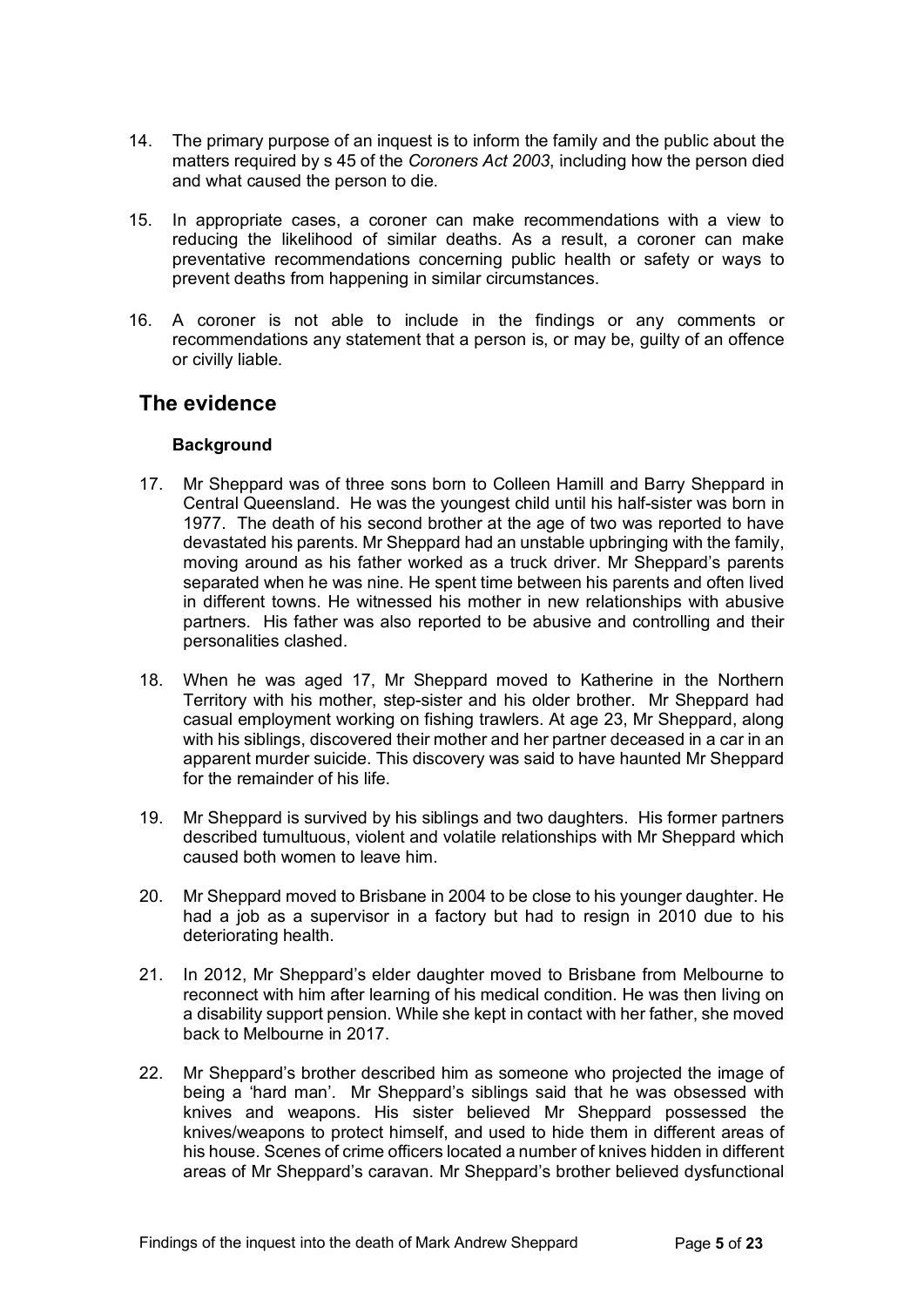family relationships had 'scarred' Mr Sheppard, and witnessing domestic violence had normalised violence for him.

- 23. Mr Sheppard's siblings lived interstate and he lived alone with no one to help him as his condition deteriorated. Follow up treatments were made difficult due to his social isolation and not having transport to take himself to appointments. His neighbour, Christopher Geelmann, was the closest person to Mr Sheppard. They had known each other for eight years and were good friends. Mr Geelmann thought Mr Sheppard should have been in care as he was ill and struggled with day to day activities. Mr Geelmann often helped him to unpack groceries and other chores around his caravan.
- 24. Mr Geelmann knew Mr Sheppard was a drinker as he used to buy alcohol for Mr Sheppard until two years before his death. He knew Mr Sheppard started drinking port first thing in the morning and would be drinking as long as he was awake. In the last two years, Mr Sheppard had confided to Mr Geelmann that he would kill himself as he did not want to die slowly from emphysema.

#### *Criminal history*

- 25. Mr Sheppard had a Northern Territory criminal history for offences of violence, drugs and property and driving related offences. In 2001, he was convicted of stabbing a US flight squadron commander in a night club fight. He was sentenced to 28 months imprisonment with a non-parole period of nine months.
- 26. Mr Sheppard had a Queensland criminal history with convictions for offences of violence (serious assault, going armed so as to cause fear, assault police), property offences and possessing a dangerous drug. Mr Sheppard had served time in custody for breaching separate probation orders. The serious assault offence and going armed involved Mr Sheppard being armed with a metal baseball bat at the caravan park on 5 April 2012. When police arrived, he also threatened them with the metal baseball bat.
- 27. An entry for one charge of assault/obstruct police in 2014, involved police attending the caravan park on 23 May 2014 at 8.00pm. Police were investigating a disturbance when they were told of Mr Sheppard pacing near his caravan with a machete. Police walked towards Mr Sheppard and asked him to drop the machete and to walk backwards toward police. Mr Sheppard threw the machete towards his caravan and followed the police direction. He then stopped and started walking towards the machete. Police ran towards him and managed to restrain him.

#### *Medical / mental health history*

28. In 2002, Mr Sheppard was diagnosed with Alpha-1 antitrypsin deficiency. This is an inherited disorder causing lung disease. This exacerbated Mr Sheppard's emphysema/COPD, and his condition was terminal.<sup>[2](#page-5-0)</sup> His COPD saw him admitted to different hospitals in Queensland on 20 occasions between 2006 and 2019 when his COPD worsened, or he experienced shortness of breath (SOB). He reported smoking a packet of cigarettes per day and abusing alcohol.

<span id="page-5-0"></span><sup>2</sup> Exhibit B2 – Borthwick, Dr Ian, Caboolture Hospital.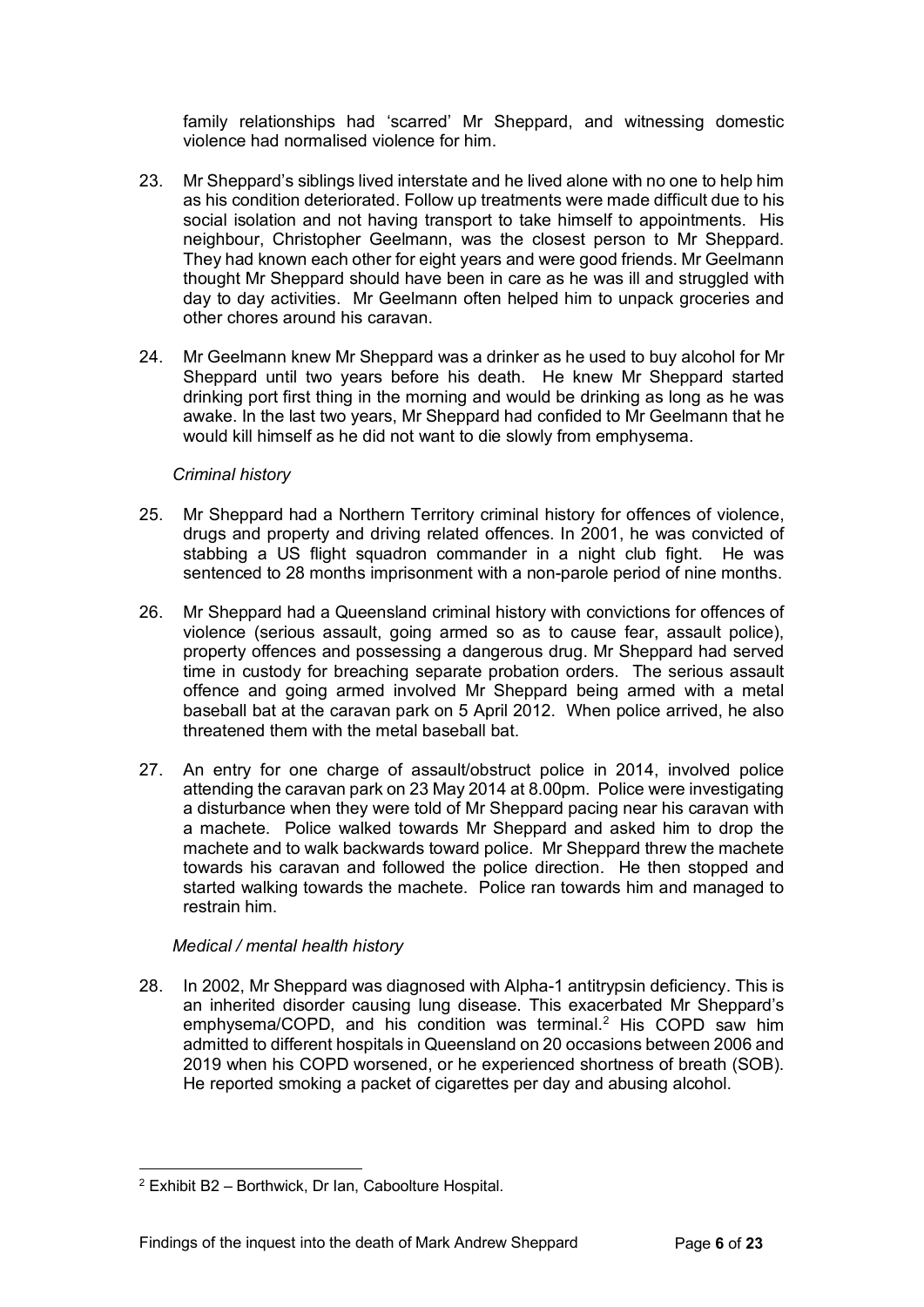- 29. His disclosures regarding alcohol indicated he drank a carton of beer and up to three litres of port each day. His disclosures about when he quit smoking and stopped drinking varied during each admission to hospital. One progress note recorded he may have quit smoking and drinking sometime in 2009 and another entry indicated he stopped drinking or minimised alcohol intake in 2016. Other notes indicated he had been smoking cigarettes since the age of 9 and smoked cannabis from age 17.
- 30. In 2016, Mr Sheppard's health continued to deteriorate, requiring the full time use of oxygen. His condition became terminal without a lung transplant. His mental health also deteriorated but he was reluctant to follow through with any treatment plans. His sister believed he did not really want help and chose to be in a 'dark place'. She said Mr Sheppard used drugs and alcohol to self-medicate.
- 31. During hospital admissions between 2016-2018 Mr Sheppard had signed an Acute Resuscitation Plan which indicated he did not want to be resuscitated in the event of cardiac or respiratory arrest. In September 2016, Mr Sheppard was on home oxygen to assist with his breathing. A review of his medical records indicated that as early as 2017 he accepted that his illness was terminal. He changed his mind about being placed on a waitlist for a lung transplant. He did not want to be on the waitlist for fear of disappointment. There were also times when he cancelled future appointments/treatments and advised the hospital that as he was dying there was no point to treatment.
- 32. On 10 May 2018, Mr Sheppard was consulted in relation to palliative care. He was referred to a palliative care outpatient clinic for follow up and symptom management. It was noted that he had a complex history and clinical management was made more difficult given his social isolation, no family support and his limited function. There is no record of Mr Sheppard following up on this appointment.
- 33. Mr Sheppard reported wanting to keep his dignity when it came to dying. He advised of doing research on severe cases of COPD and stated he did not want to be in the same position, stating *"If I can't wipe my bottom then I'm no longer a man"*. He was accepting of being placed in palliative care but not to the detriment of his dignity. He did not want to let his family know the extent of his medical condition as he was worried about distressing them.
- 34. On 24 February 2019, three weeks prior to his death, Mr Sheppard was admitted to Caboolture Hospital for shortness of breath. He was treated and discharged on 26 February 2019.
- 35. Mr Sheppard's other medical conditions were alcoholic liver disease, anxiety and depression[.3](#page-6-0)
- 36. In relation to mental health issues, Mr Sheppard's GP records from June 2011 indicated he was suffering from depression, stress and anxiety. He was placed on a Mental Health Care Plan on 30 June 2011 and referred to psychologist, Dr Millas. On 5 July 2011, Dr Millas saw Mr Sheppard for an initial psychological assessment. He noted that Mr Sheppard wanted management of his depression/anxiety symptoms as well as continuing to manage his abstinence from alcohol and cannabis. Dr Millas found Mr Sheppard to be 'strongly

<span id="page-6-0"></span><sup>3</sup> Ibid.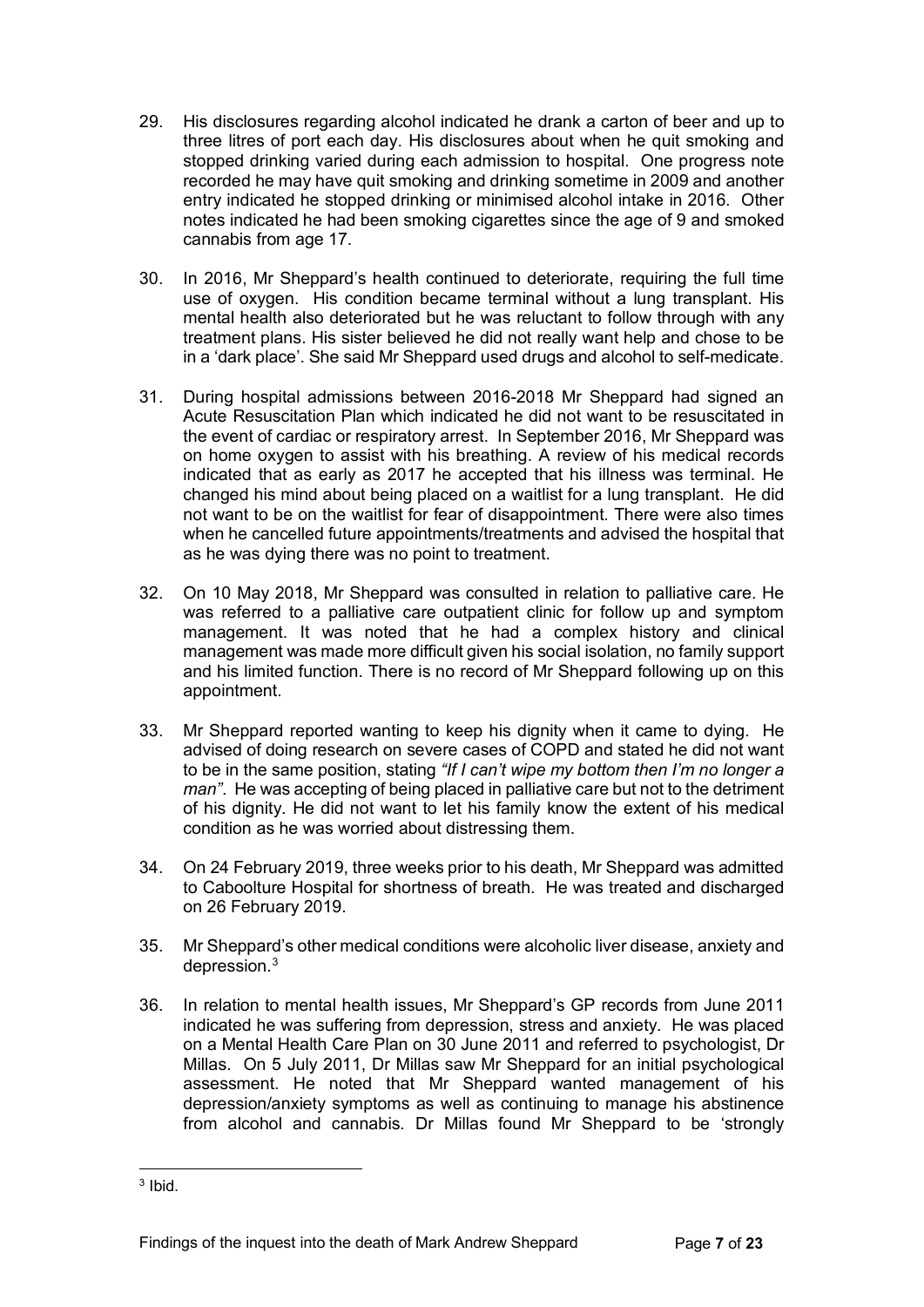depressed'. While he expressed thoughts of self-dislike, he did not express any delusional thoughts.

- 37. Dr Millas considered Mr Sheppard may benefit from psychotherapy to help him stop drinking alcohol and using cannabis. Dr Millas also suggested strategies relating to behavioural change and ongoing Cognitive Behavioural Therapy over the next 12 months. There were no further records following this assessment.
- 38. During Mr Sheppard's hospital admissions in 2012, 2016 and 2017, he reported feeling depressed and expressed suicidal thoughts. As a result, he was seen by staff from the Mental Health Unit in hospital. He reported a difficult upbringing and witnessing violent and traumatic events growing up. He reported living with his terminal illness and wanting to die in a dignified manner otherwise he *"will take care of it myself"*.
- 39. At different times during his admissions to hospital he disclosed having suicidal thoughts every few days. He attempted to kill himself in 2004 (cutting his wrist) and in 2012 (plunging a knife to his chest). During a consultation with mental health staff in 2016, Mr Sheppard gave the impression of suffering from a resistant depressive disorder in connection with alcohol use and a cluster B personality structure. This is a disorder that is characterised by dramatic, overly emotional or unpredictable thinking or behaviour. Mr Sheppard was not deemed to be suffering from a major mood disorder. Mr Sheppard was prescribed antibiotics, prednisolone and sertraline. He was also asked to stop drinking alcohol.
- 40. While Mr Sheppard engaged with mental health staff in hospital, he did not follow up further referrals or mental health plans/treatment despite efforts to contact him.
- 41. During his hospital admissions he was seen by staff from Alcohol, Tobacco and Other Drug Services (ATODS) in 2015, 2016 and 2017. In October 2016, he was referred to ATODS at Caboolture Hospital where he was prescribed anticraving medication. In 2017, he declined contact with ATODS and was happy to continue with anti-craving medication.
- 42. Mr Geelmann said Mr Sheppard attended Redcliffe Hospital on 24 February 2019 and was supposedly told that he only '2% lung capacity'. Mr Geelmann observed that Mr Sheppard struggled with every breath and every step. He was amazed that Mr Sheppard was able to do what he did when police arrived. Mr Sheppard had trouble getting doctors to visit him on a regular basis to get his prescription renewed. This was a problem as Mr Sheppard would postpone getting his script renewed until he got another infection resulting in a call for an ambulance and an admission to hospital.
- 43. Mr Sheppard was required to attend Redcliffe Hospital to get his morphine and, according to Mr Geelmann, this became traumatic for Mr Sheppard as he had to get himself to the hospital. He could not call an ambulance and therefore he had to get a taxi. This proved to be difficult as walking from his caravan to a taxi with the 'oxygen bottle' was an effort. The stress of having to go to the hospital caused Mr Sheppard to have anxiety attacks on top of his emphysema. Mr Geelmann suggested to Mr Sheppard that he get a carer as Mr Sheppard was *"becoming more and more unable to do anything"*.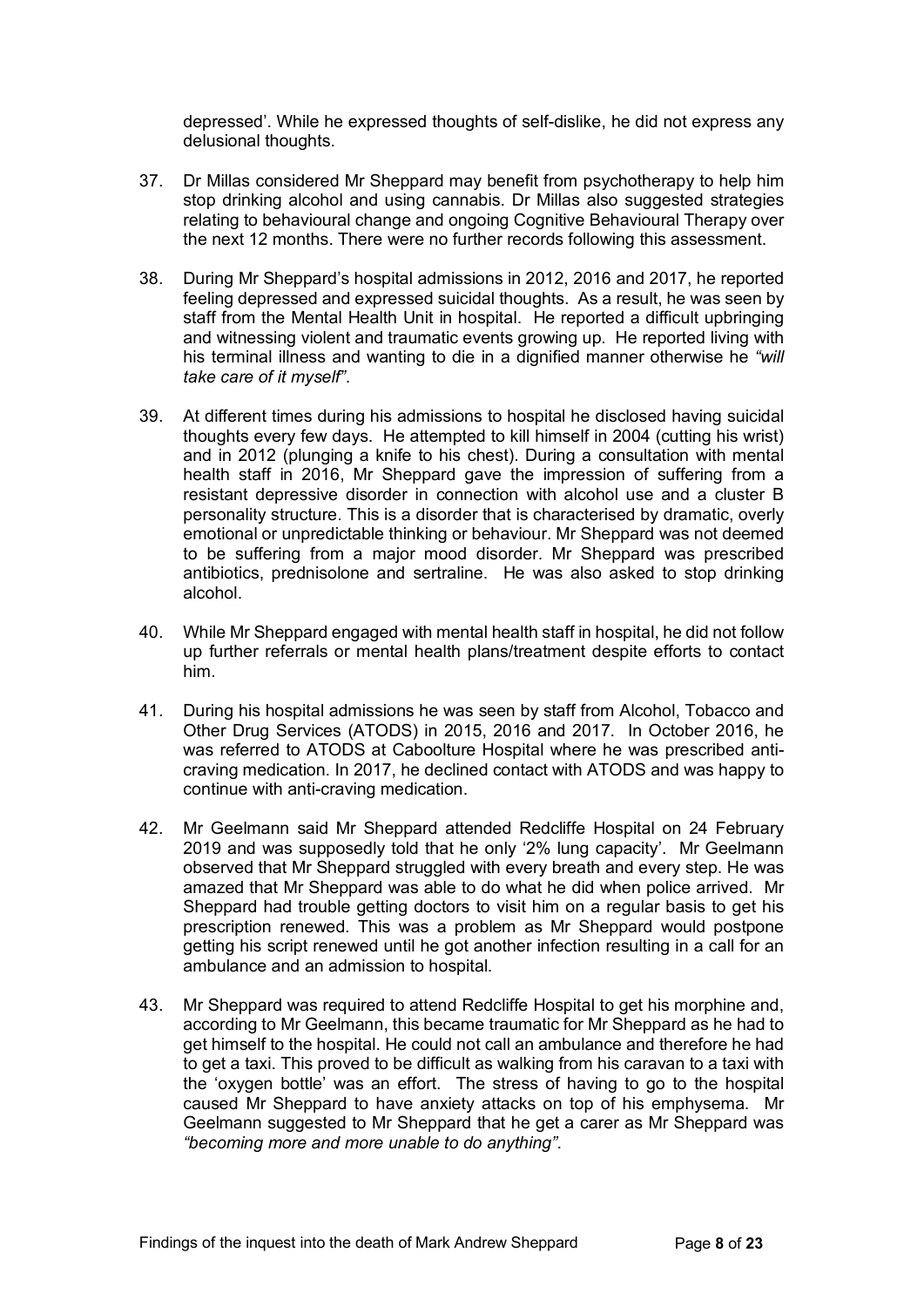44. Mr Geelmann said after his last visit to the hospital Mr Sheppard 'went through' his morphine 'like anything'. Upon his return, Mr Geelmann told Mr Sheppard that things were getting really bad and to go to into private care as he himself was reaching a point where he could no longer support Mr Sheppard. Mr Geelmann felt Mr Sheppard could no longer cope either. Mr Geelmann stated morphine, alcohol and anti-depressants made Mr Sheppard worse but also made him feel better as 'he was out of it'. Mr Sheppard often had anxiety attacks when sober and these attacks aggravated his breathing condition.

#### **Events leading up to the death**

- 45. On 18 March 2018, at around 1.00pm, Mr Sheppard spoke to Mr Geelmann. Mr Sheppard thanked Mr Geelmann for being a 'really good mate'. Mr Geelmann asked Mr Sheppard what he was going to do, and Mr Sheppard told him not to worry about it. He just wanted Mr Geelmann to know he appreciated everything he had done for him. Mr Geelmann thought Mr Sheppard was perhaps planning to overdose on medication. He did not worry about it as he knew Mr Sheppard had been so sick and had wanted to die for a long time. He felt sorry for Mr Sheppard as he witnessed that breathing alone was a constant battle for him.
- 46. At 1.34pm, Mr Sheppard sent a text message to his sister advising that there had been a change of plans, and he was going to go soon. He told her not to believe what she hears, he loved her, and she could do better than now.
- 47. At around 2.00pm, Mr Sheppard telephoned Mrs Jensen, the mother of a former partner and grandmother to his daughter. Mrs Jensen was aware Mr Sheppard had emphysema. Mr Sheppard was very agitated and emotional during the call. He said he did not have long to live and asked her to tell his daughter that he loved her. He apologised for treating his former partner badly. He said there would be some things for his daughter in the caravan '*when police have finished*  with it<sup>'.[4](#page-8-0)</sup> Ms Jensen said that later that day when she heard news of the shooting at Deception Bay, her immediate thought was "that will be Mark".
- 48. At around 2.0[5](#page-8-1)pm, Mr Sheppard contacted triple zero<sup>5</sup> asking for police to attend the caravan park. He told the operator there was a guy who stabbed a couple of people. When asked what happened, he replied *'This guy stabbed a couple of people and I don't know I can…it could be very soon'*. Mr Sheppard disconnected the call when the operator asked for his name.
- 49. Shortly before police arrived, Mr Geelmann heard Mr Sheppard shouting angrily. He went over to Mr Sheppard's caravan where he saw Mr Sheppard outside the caravan door. He could not recall whether Mr Sheppard was standing or sitting. He saw a sword stuck in the ground with the handle between Mr Sheppard's legs. He also saw Mr Sheppard holding an axe or a knife in his right hand. Mr Sheppard yelled at Mr Geelmann to return to his caravan.

<span id="page-8-0"></span><sup>4</sup> Exhibit B9.

<span id="page-8-1"></span><sup>5</sup> Evidence including subscriber checks that the number was registered to Mr Sheppard, the caller being out of breath, caller breathing into or from a machine, voice of the caller, absence of disturbances in the background proved Mr Sheppard was the caller.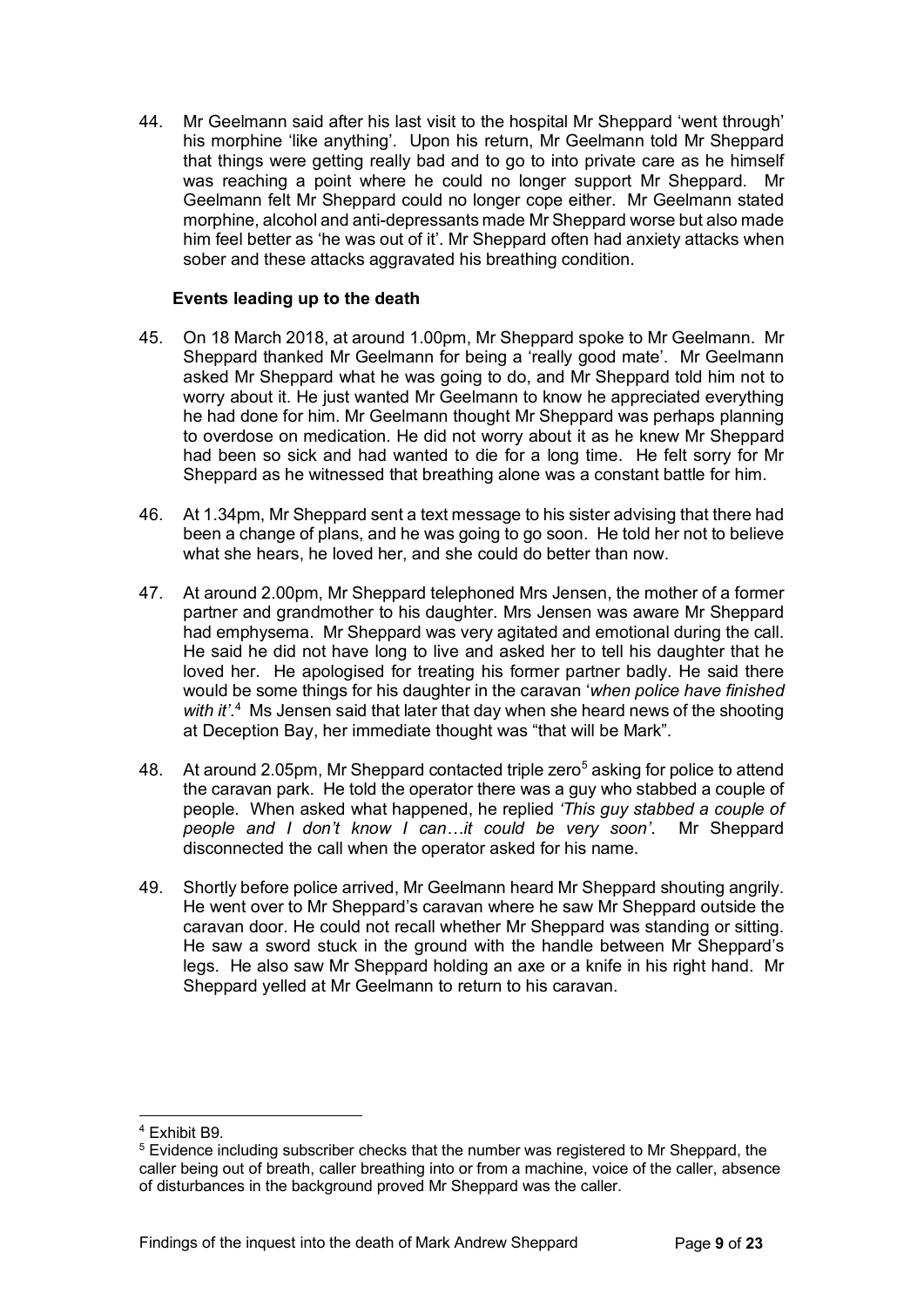#### *Police attendance*

- 50. Police attendance was captured on body worn camera (BWC). The following information is taken from the footage depicted on the BWC. The information given by the officers who were interviewed after the incident was consistent with the BWC footage.
- 51. At around 2.15pm, Senior Constable Randall Jurd and Constable Amy Dallimore arrived at the caravan park, which was around a one minute drive from the Deception Bay Station in response to the Code 2 serious assault. Both officers were approached by Mr Geelmann who told them *'he can't do anything even though (indistinct) he needs his anti-depressant'*.
- 52. Mr Sheppard was not visible to the officers but started shouting from the other side of the caravan. Both officers told the inquest that they regarded Mr Sheppard as the informant to an alleged stabbing incident at that stage and they needed to speak with him to see if anyone had been injured. While there were usually lots of people present when the QPS attended the caravan park, on this occasion it was like a ghost town.
- 53. Both officers approached the caravan and Senior Constable Jurd saw Mr Sheppard siting on a chair beside his caravan. Mr Sheppard was armed with a tomahawk. A large knife and a cutlass machete<sup>[6](#page-9-0)</sup> were also next to him on the ground. Mr Sheppard and the officers were separated by the length of Mr Sheppard's caravan. Mr Sheppard had a clear plastic bag covering his face and did not have his oxygen tank/tubes connected to him.
- 54. Senior Constable Jurd told Mr Sheppard to put the tomahawk down on two occasions and told Mr Sheppard not to throw it. Constable Dallimore was behind Senior Constable Jurd and called for back-up.
- 55. Senior Constable Jurd told Mr Sheppard they were there to make sure he was alright. He asked Mr Sheppard if it was him who called police advising of someone getting stabbed. Mr Sheppard got angry at this question and asked why Senior Constable would say that and threw the tomahawk in the direction of Senior Constable Jurd, hitting the side of the caravan. After throwing the tomahawk, Mr Sheppard picked up the machete and held it in his right hand.
- 56. Senior Constable Jurd broadcast that Mr Sheppard had thrown the tomahawk at him and Mr Sheppard mimicked him and raised the machete. Mr Sheppard put the machete down and picked up the large knife and held it in his right hand. He picked up the machete and held it in his left hand.
- 57. Senior Constable Jurd told Mr Sheppard to 'drop the stuff'. Mr Sheppard held onto the knife and the machete. Senior Constable Jurd repeated they were there to make sure he was alright. Mr Sheppard replied he was fine and 'let's have some fun'. Senior Constable Jurd told Mr Sheppard what he was doing was not fine. Mr Sheppard stood up from the chair and started walking towards Senior Constable Jurd. Senior Constable Jurd told him to stop and to sit down.

<span id="page-9-0"></span> $6$  Also described as a samurai sword by some witnesses.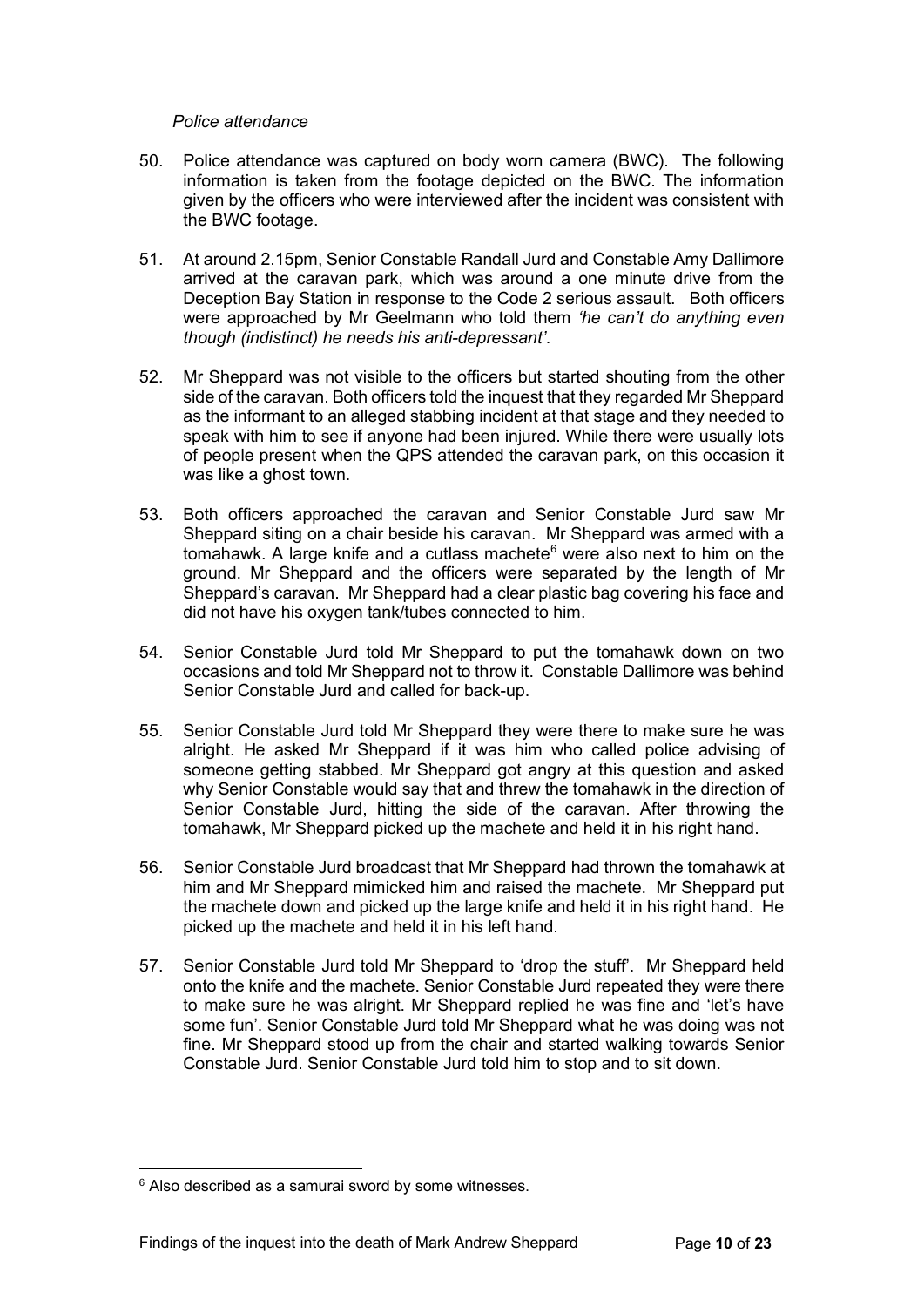- 58. Senior Constable Jurd started walking backwards and repeatedly told Mr Sheppard to stop and sit down. As Mr Sheppard neared, Senior Constable Jurd drew his gun, pointed it towards Mr Sheppard and told Mr Sheppard to stop, sit down and repeatedly yelled 'don't do it'.
- 59. Mr Sheppard continued to walk towards Senior Constable Jurd. During this time, Constable Dallimore was to the left of Senior Constable Jurd and did not have Mr Sheppard in view. She was positioned to the back of the caravan. Constable Dallimore walked around towards the back of a caravan and crouched down in an attempt to look underneath. She sought to position herself to attempt to affect another use of force option from behind the deceased such as a Taser.
- 60. Senior Constable Jurd yelled for Mr Sheppard to 'drop, drop, drop and don't do it'. Mr Sheppard threw the knife towards Senior Constable Jurd causing him to turn away to avoid being hit. The knife hit Senior Constable Jurd causing a cut on his left calf.
- 61. At this point both officers had 'triangulated' Mr Sheppard. Constable Dallimore walked towards Senior Constable Jurd and Mr Sheppard. She drew her gun and continued to yell for Mr Sheppard to drop his weapon. Mr Sheppard took a couple of steps towards her still armed with the machete which was raised above his head.
- 62. Both officers, with their guns drawn and pointed at Mr Sheppard, yelled for Mr Sheppard to drop the machete without success. Mr Sheppard turned to look at Senior Constable Jurd and both officers fearing for their lives and/or their partner's life fired their firearms. Senior Constable Jurd fired two shots and Constable Dallimore fired one shot. Mr Sheppard fell to the ground.
- 63. Senior Constable Jurd walked over to Mr Sheppard and kicked the machete away with his foot. He found a smaller flick knife near Mr Sheppard's head which he did not previously see and picked it up and threw it to the side. Senior Constable Jurd yelled to Mr Sheppard *"why did you do this to me mate, why did you do it"*.
- 64. The time between police first interacted with Mr Sheppard and the shooting was approximately 90 seconds.
- 65. Civilian John Baillie resides at the Endeavour Residential Village. Mr Baillie stated that he saw a male police officer backing out from behind a van close to site 79. The male police officer walked about five or six steps back towards the police vehicle. The police officer had his gun drawn and was pointing it back towards the van. Mr Baillie then saw a knife flying out from somewhere. He described the knife as large and about 30cm long. The knife had a silver blade it flew through the air and hit the male police officer*,"...who sort of put his arm up or something*". He saw the knife land on the road.[7](#page-10-0)
- 66. Mr Baillie then heard the police officer yelling loudly: "*Put down the weapon! Put the weapon down!*". He then saw the police officer charging back towards the van. He then heard four loud bangs in succession. He describes the bangs as "bang bang bang bang". He thought it was three or four shots. He did not know who fired the shots because it was happening behind the van.<sup>[8](#page-10-1)</sup>

<span id="page-10-0"></span> $7$  Ex B<sub>5</sub>

<span id="page-10-1"></span> $8$  Fx B<sub>5</sub>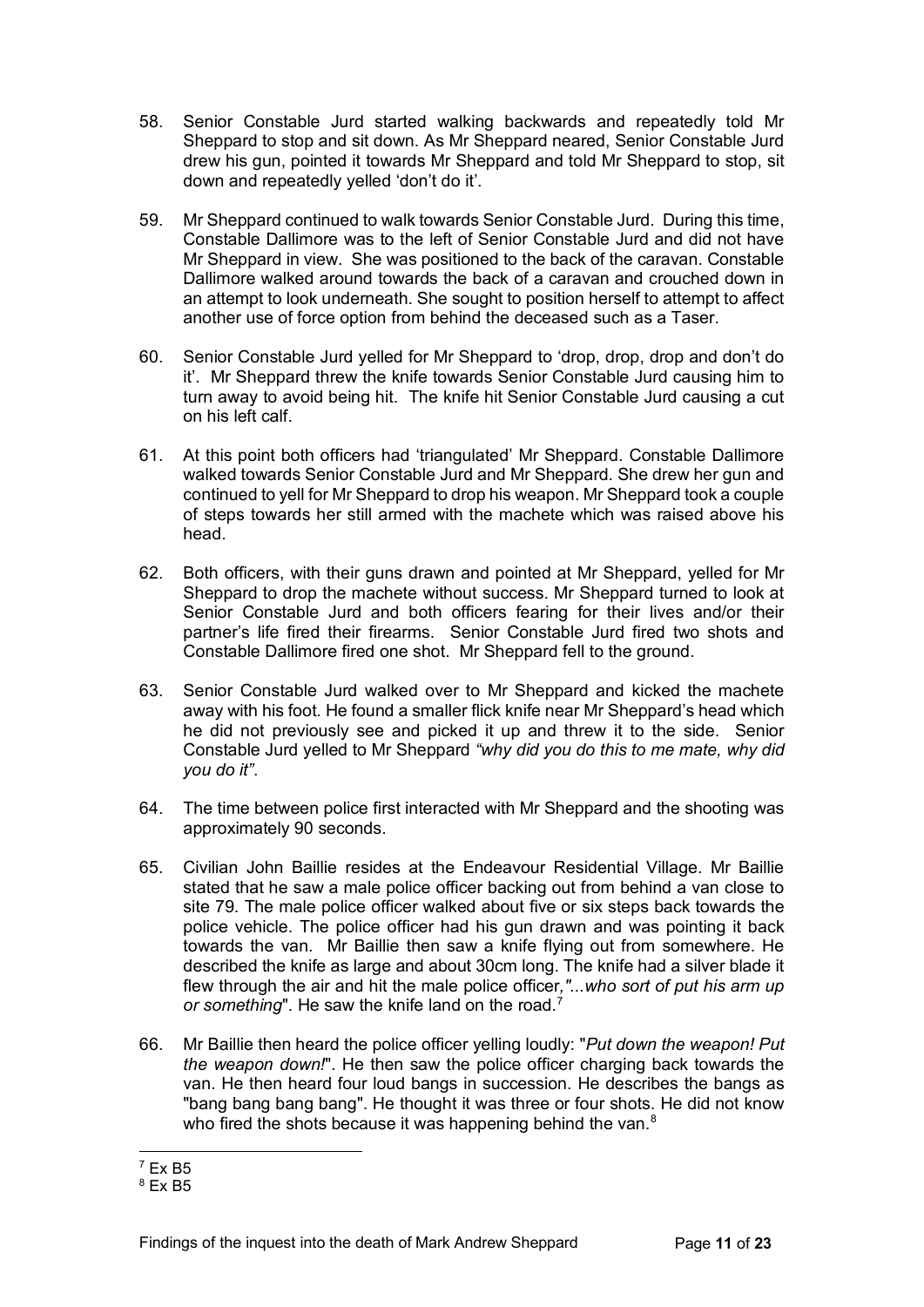- 67. Another park resident, Mr Bandera, saw a man come running with a sword in his hand from the vicinity of site 80. He described this man as being Caucasian, late 50s to early 60s, average build with a "bit of a gut, no shirt, tattoos on both arms, he has tubes coming from his nose". They appeared to be tubes for oxygen. He stated that when he saw the man running, he thought he was going to hit or slice the police officer with the sword. He could see the man's facial expressions, he looked angry and 'not right'. His face was screwed up a bit. He was looking away momentarily as he was running towards the police officer. He was holding the sword with two hands above his head and the blade was facing towards the police officer. He described the sword as black in colour, approximately 1 metre in length. The man was moving the sword around above his head.<sup>[9](#page-11-0)</sup>
- 68. According to Mr Geelmann, Mr Sheppard had spoken about attempting suicide in the past. He was not sure how much of it was true as Mr Sheppard had endless stories. Mr Sheppard spoke of having seen *'people like that go and no one wants to go that way'* and talked about committing suicide or getting one of his *"hard mates to top him''*. Mr Sheppard also spoke of previously having a gun but could not go through with killing himself. Mr Geelmann had thought Mr Sheppard would ask for something from his contacts to take and 'go that way'. He also thought Mr Sheppard would ask for his help and he knew he could not. He often 'tuned' out but if Mr Sheppard was given something lethal to take and Mr Sheppard told him about it, he believed it was Mr Sheppard's choice.
- 69. Mr Geelmann stated that he knew Mr Sheppard had a hard life and witnessed/experience a lot of violence growing up. Mr Sheppard had put a great deal of emphasis on being a 'hard man'. He also knew Mr Sheppard kept knives in different areas of the caravan as he was paranoid people were coming to attack him. Mr Geelmann spoke of previous police attendance involving Mr Sheppard where it was resolved after police used a Taser, and he thought this was what was going to happen this time.
- 70. Mr Geelmann believed there was something threatening about Mr Sheppard having the sword in the ground and the axe in his hand. He was full of rage on the day of his death. He also believed there was something 'final' about the way Mr Sheppard had thanked him. While he did not see Mr Sheppard being shot, he was amazed that Mr Sheppard had charged at police with a sword. This was unusual given Mr Sheppard's medical condition.
- 71. Mr Geelmann said Mr Sheppard had never discussed challenging police and 'going that way'. However, he believed that 'going down in a blaze of glory' would appeal to someone like Mr Sheppard. He did not think Mr Sheppard would be capable of doing what he did because he was so sick. He said that he was obviously mistaken.

<span id="page-11-0"></span> $9$  Fx B<sub>6</sub>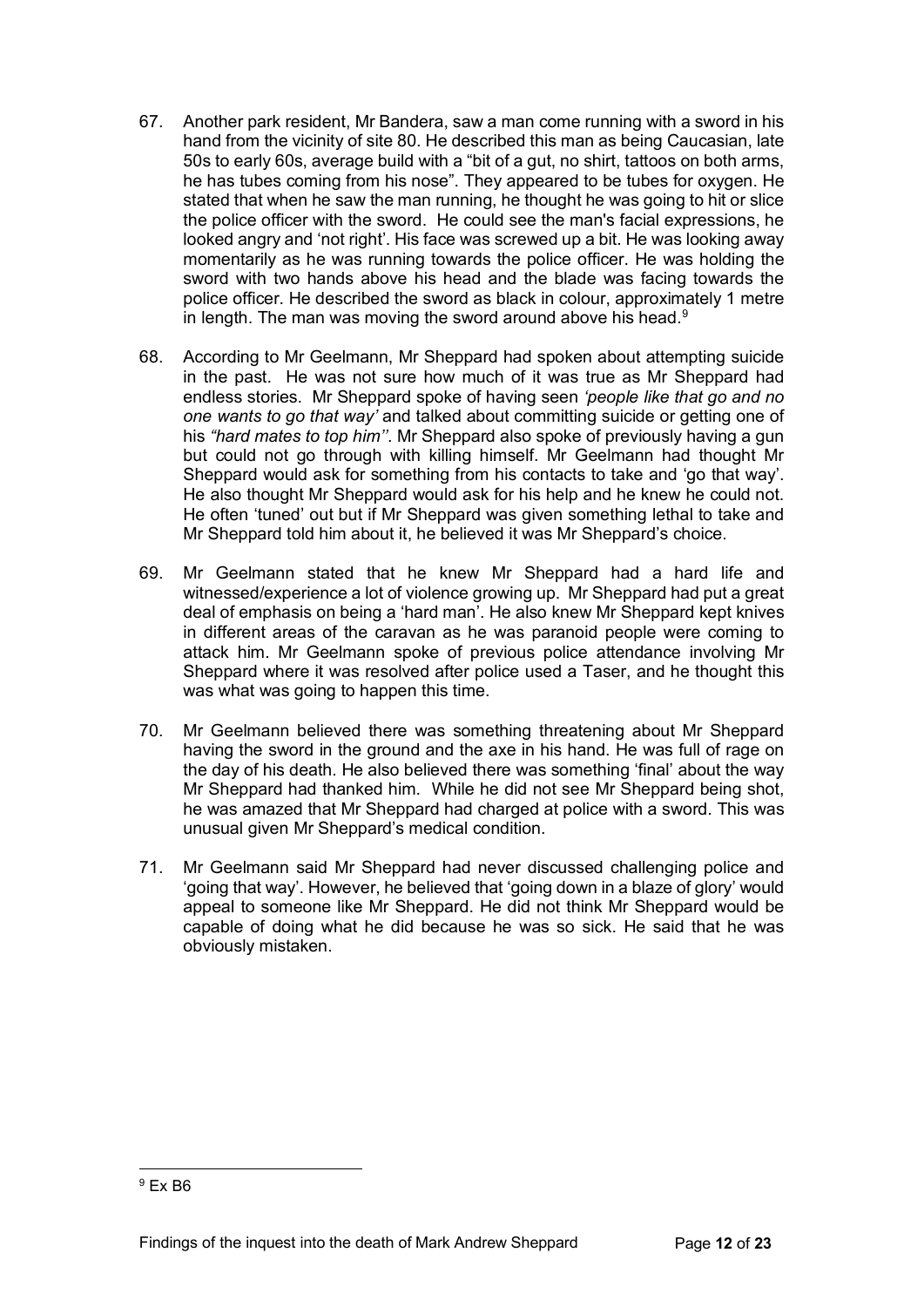#### *Medical treatment*

- 72. Constable Dallimore called for QAS and walked over to Mr Sheppard with her weapon drawn. At this point, Sergeant Ben Dallimore arrived at the scene. Constable Dallimore, still with her gun drawn, responded that she was 'still covering'. Sergeant Dallimore confirmed there were no other weapons.
- 73. Constable Dallimore yelled 'open chest wound' and asked someone to get the tourniquet. Senior Constable Jurd walked away and sat on the ground nearby as Sergeant Dallimore stood by broadcasting there were no more weapons.
- 74. Mr Sheppard was on the ground struggling to breathe. Constable Dallimore still standing started yelling 'he's gone, he's going he's going, I'm covering' followed by 'he's dying'. Sergeant Dallimore was in the process of putting gloves on. Constable Kristic and Constable Lester arrived at the scene. Constable Kristic went to the police car to get the first aid kit. At this point, Sergeant Dallimore had put gloves on and covered the wound on Mr Sheppard's chest.
- 75. Constable Dallimore broadcast that Mr Sheppard was going into cardiac arrest. Once Mr Sheppard's wounds were covered, Constable Kristic started cardiopulmonary resuscitation (CPR) and other officers took turns in providing CPR, including Constable Dallimore. Constable Dallimore also assisted by holding Mr Sheppard's head to keep his airway open. There was discussion about getting a defibrillator from a shopping centre nearby.
- 76. At 2.28pm, paramedics arrived at the scene and provided treatment to Mr Sheppard. Treatments included administration of adrenaline and sodium chloride via intravenous access, intubation, insertion of oropharyngeal airway and laryngeal mask for ventilation and further application of chest seals. Mr Sheppard had to be moved to the back of the ambulance due to storm activity.
- 77. At around 2.58pm, QAS Medical Director, Dr Steven Rashford arrived at the scene and after consultations with him, Mr Sheppard was declared deceased at 3.00pm.

#### **Internal Investigations Group (IIG) Investigation of the Shooting**

- 78. The Coronial Report was received from QPS on 15 February 2020.
- 79. The IIG investigation commenced within hours after the incident. Officers Dallimore and Jurd participated in separate video-walk through re-enactments a few hours after the incident. IIG obtained statements from witnesses in the caravan park. One witness was an eyewitness whose evidence was consistent with what was depicted on the BWC footage. Other witnesses provided evidence of hearing someone yell and police yelling and giving warnings followed by gun shots.
- 80. Senior Constable Jurd was stationed at the Deception Bay Police Station at the time of the incident. According to his training records, Senior Constable Jurd completed training in Use of Force OLP 2018-19, Operational Skills Requalification 2018-19, Police Operational Skills and Tactics (POST) Requalification 2018-19 in July 2018. He also completed training in Performing CPR on 29 November 2018. He last completed an Active Armed Offender training in September 2016.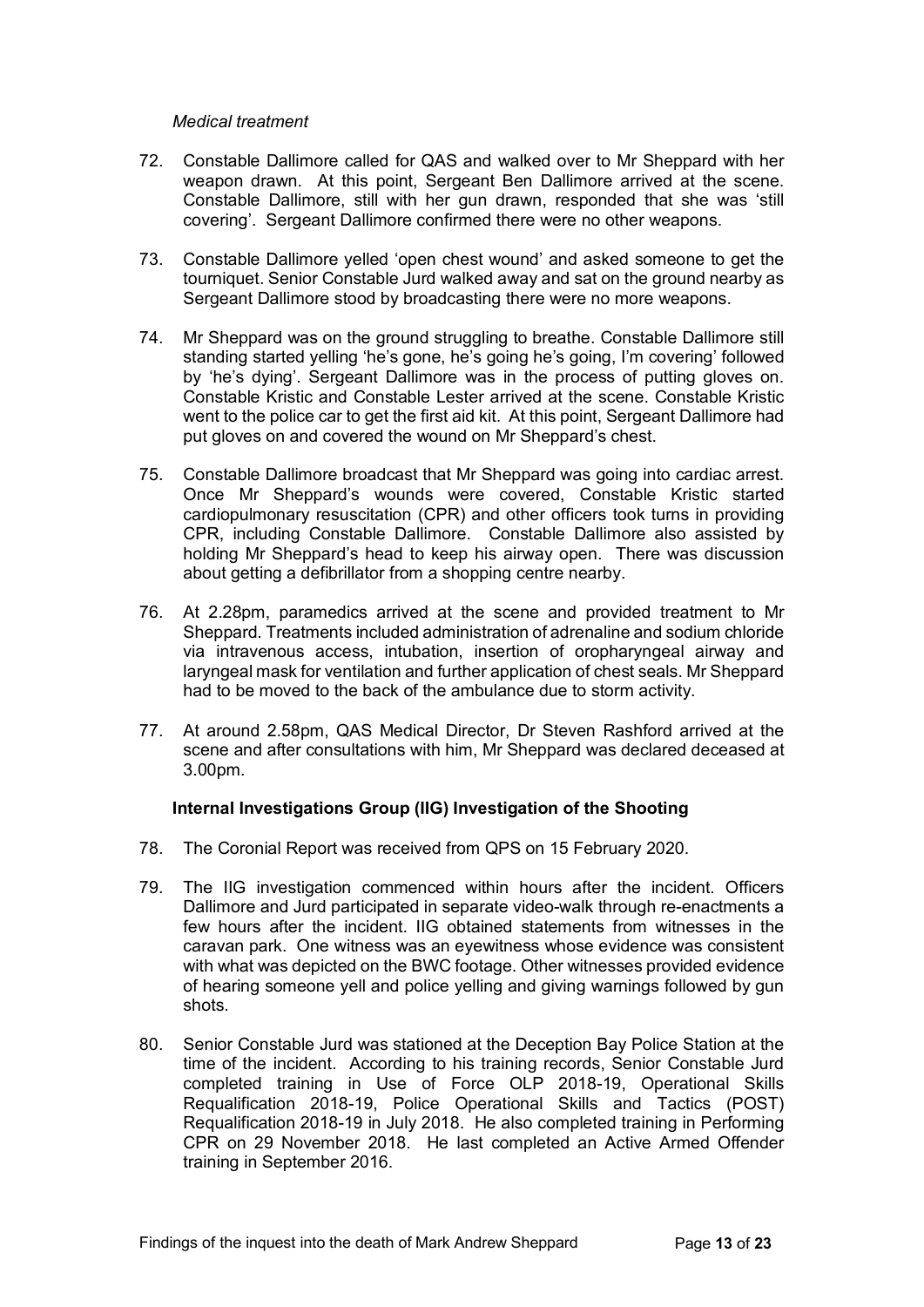81. Constable Amy Dallimore was also stationed at the Deception Bay Police Station at the time of the incident. According to her training records, Constable Dallimore completed training in Operational Skills Requalification 2018-19, Police Operational Skills and Tactics (POST) Requalification 2018-19, Use of Force OLP 2018-19 in August 2018. She completed training in Apply First Aid in February 2019 and Perform CPR on 26 September 2018. Her last Active Armed Offender training was on 6 April 2017.

#### *Situational Use of Force Model*

- 82. The QPS uses the Situational Use of Force Model, Threat Assessment and Tactical Decision Making Process as operational tools to train officers in order to assist them in a confrontational situation that may require them to use force. The Situational Use of Force Model assists police officer to select the most appropriate option(s) to resolve an incident. Section 14.3 of the QPS OPM is a reminder to officers that they should only use the minimum amount of force necessary to resolve an incident despite having statutory authority to use lethal force against a person in certain situations.
- 83. Officers are instructed to continually assess threat by considering the level of risk to a person, object or other officers and having an understanding that there are high and assessed risks involved in an incident. High risk involves the obvious risk, for example, responding to a person who is armed. Assessed risk is the consideration given to a response based on an officer's assessment of a person, the situation, information known at the time and the officer's past experiences and training.

#### *Assessment of Senior Constable Jurd and Constable Dallimore's Use of Force*

- 84. Senior Constable Jurd attempted to speak to Mr Sheppard and did not draw his firearm despite seeing Mr Sheppard was armed with a tomahawk which was subsequently thrown at him, and seeing other weapons within reach. Senior Constable Jurd drew his firearm and pointed it at Mr Sheppard when Mr Sheppard stood up and started walking towards him, armed with a knife in one hand and a machete on the other. He gave Mr Sheppard many warnings to drop the knives and still did not discharge his gun when Mr Sheppard threw the knife at him, hitting him on his calf.
- 85. Senior Constable Jurd discharged his weapon when he saw Mr Sheppard, still armed with the machete, turn his attention to Constable Dallimore and then back to him. He fired his gun in order to stop the threat/serious injury or death to Constable Dallimore or himself. The distance between Senior Constable Jurd and Mr Sheppard was approximately 3.8 metres when Senior Constable Jurd discharged his gun.[10](#page-13-0) He believed there was no option available to him other than to use lethal force.
- 86. Constable Dallimore drew her gun when Mr Sheppard threw the knife at Senior Constable Jurd. Mr Sheppard turned to her still armed with the machete and turned his attention back to Senior Constable Jurd. As Mr Sheppard turned to Senior Constable Jurd, Constable Dallimore discharged her firearm. The distance between Constable Dallimore and Mr Sheppard was approximately 5.5 metres when she fired her firearm.<sup>[11](#page-13-1)</sup>

<span id="page-13-0"></span><sup>1010</sup> Measurement taken at the end of Senior Constable Jurd's walk-through interview.

<span id="page-13-1"></span><sup>&</sup>lt;sup>11</sup> Measurement taken during Constable Dallimore's walk-in interview.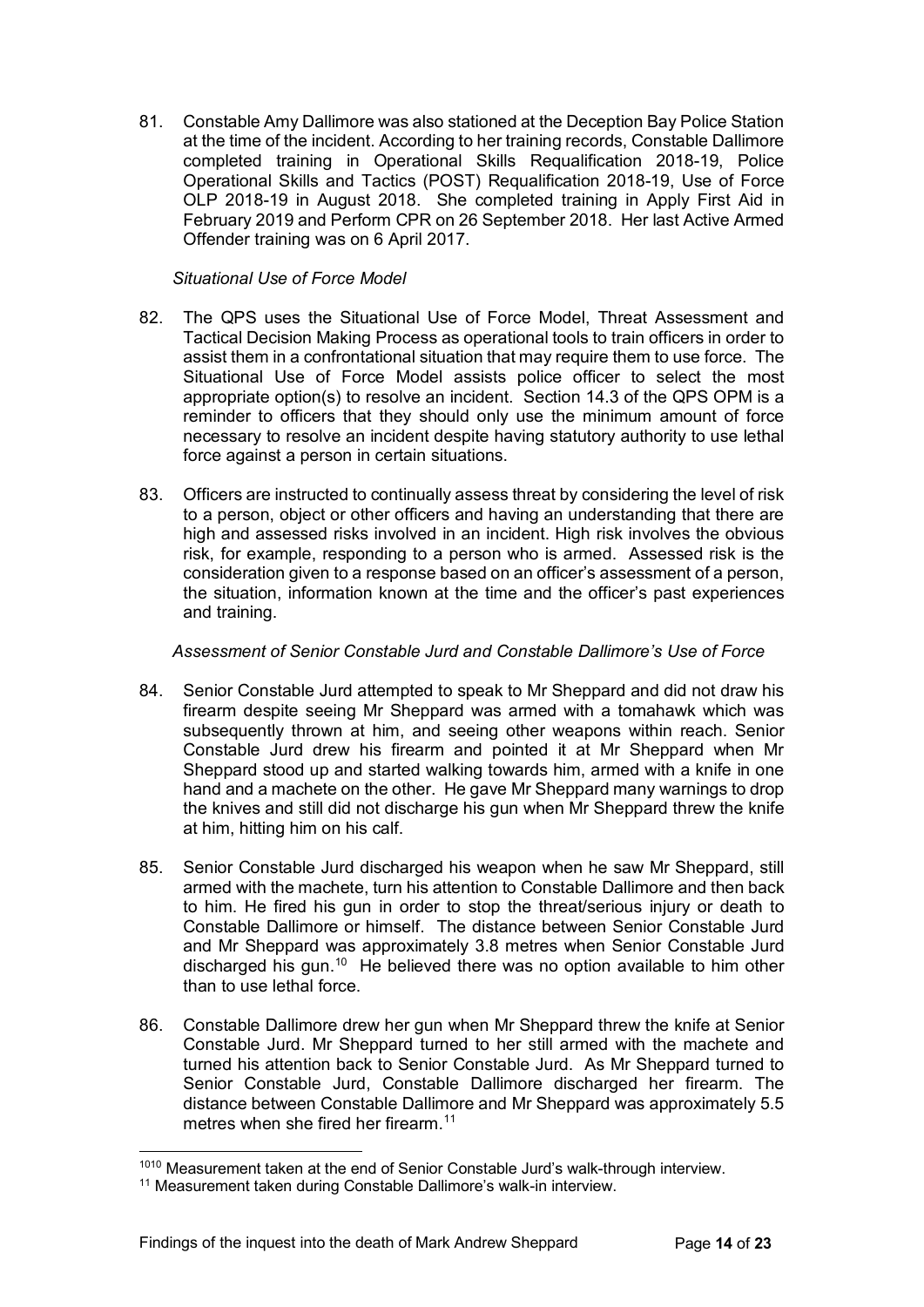- 87. IIG engaged Senior Sergeant Hayden, who at the time of the incident was the Officer in Charge of Operational Skills Section (OSS) at the QPS Academy. Senior Sergeant Hayden provided an opinion on the officers' decision to discharge their firearms, and whether these actions in all the circumstances were justified.
- 88. Senior Sergeant Hayden considered the actions of Senior Constable Jurd and Constable Dallimore in discharging their firearms were reasonable and appropriate in light of the imminent threat of grievous bodily harm and death posed by Mr Sheppard.
- 89. Senior Sergeant Hayden also commented on the physical attributes of Mr Sheppard who was suffering from a medical condition severely impacting his health. Senior Sergeant Hayden thought this may have been advantageous to both officers if the situation was a conventional arrest type situation where officers were to overpower, restrain and if required 'man-handle' resisting persons. However, the dynamic of this situation was considerably different with Mr Sheppard being armed with a number of edged weapons. Mr Sheppard's use of the machete placed both officers at a tactical disadvantaged as they were unable to close the distance and restrain him to establish control.
- 90. Senior Sergeant Hayden indicated that Mr Sheppard's actions in throwing the tomahawk and knife and while still being armed with a machete could reasonably be construed as being offensive and attacking in nature. Senior Sergeant Hayden concluded the actions of both officers to be legally defensible and they were not in breach of policy or legislation. I accept that conclusion.

#### *Victim Precipitated Homicide*

- 91. The IIG investigation considered whether Mr Sheppard's death was preventable and addressed whether Mr Sheppard's death was 'suicide by cop'. IIG provided a paper titled 'Suicide By Cop'.[12](#page-14-0) Van Zandt defined 'suicide by cop' as *'a suicide method in which a suicidal individual deliberately acts in a threatening way, with the goal of provoking a lethal response from a law enforcement officer or other legitimately armed individual, such as being shot to death'*.
- 92. Van Zandt indicated the role of the 'victim' in 'suicide by cop' is to be 'the first one to use physical force directed against his chosen executioner'. A person wanting to die in the hands of police understands violence and uses the weapon of police to commit the act of suicide by the hand of the officer involved.
- 93. A profile of a 'suicide by cop' victim can include someone who is often a member of a lower socio-economic class, has an aggressive lifestyle, poor self-concept and individual social standards that s/he may not view killing him/herself as a socially acceptable way to die. Therefore, they will provoke a law enforcement officer in a way that will involve a lethal force response from the officer.
- 94. Van Zandt provided 16 indicators of a potential 'suicide by cop', some of which were applicable to Mr Sheppard. Van Zandt stated while the indicators are not all inclusive some of them will assist in identifying a person who is possibly depressed and/or suicidal. He indicated that a combination of these indicators should be considered evidence of a possible 'suicide by cop', especially in a

<span id="page-14-0"></span><sup>12</sup> *Suicide by Cop*, Clinton R. Van Zandt, 60 (7) The Police Chief (IACP) 24-30 (July 1993).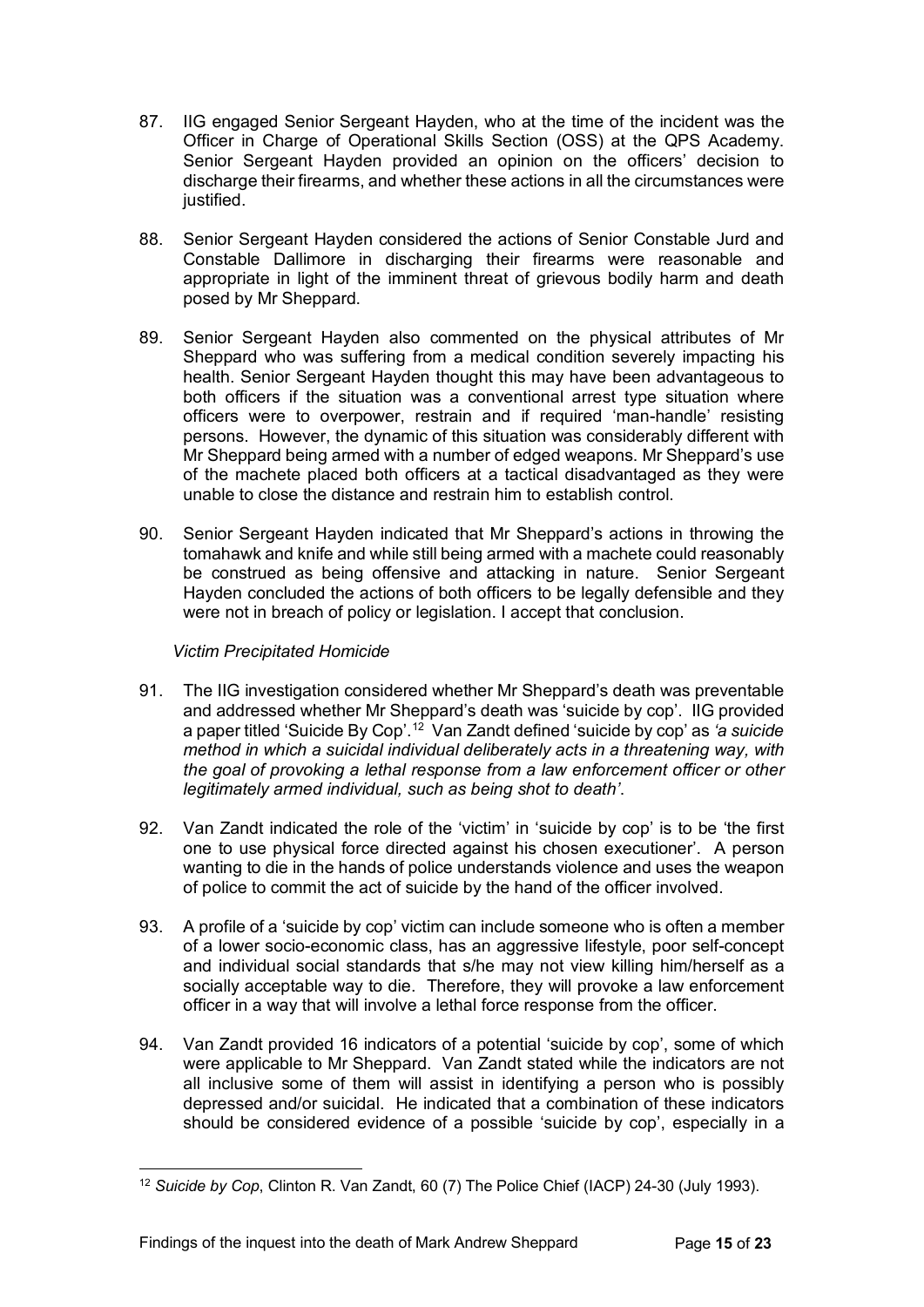situation where the individual challenges the authorities in a way that could bring about his own death.

- 95. The indicators applicable to Mr Sheppard included:
	- his refusal to negotiate,
	- socio-economic background,
	- criminal record for previous assaultive behaviour,
	- a diagnosis of a life threatening illness,
	- experience of a traumatic event that has had an impact on his life, and
	- expressed feelings of hopelessness and helplessness.
- 96. According to Van Zandt, a low key and non-dramatic response is how police should deal with a potential 'suicide by cop' and that time will allow for authorities to consider their responses in dealing with this scenario. The IIG investigation concluded that it was highly likely that Mr Sheppard created the scenario to bring about his own death.

#### *Mental Health Treatment*

- 97. The IIG investigation addressed the mental health treatment Mr Sheppard received. DSS Ryan discussed Mr Sheppard's past suicidal ideation and previous suicide attempts. DSS Ryan submitted that as Mr Sheppard's physical condition deteriorated so too did his mental health, and the trigger for his final actions was the devastating effects of his terminal illness. DSS Ryan considered that while it is almost impossible to determine whether Mr Sheppard's death could be prevented, the outcome may have been different if Mr Sheppard had followed through with mental health treatment. However, he was unable to do this due to lack of physical and emotional support and social isolation.
- 98. DSS Ryan provided information relating to Queensland Health Mobile Intensive Rehabilitation Teams (MIRT). MIRT provides specialist mental health intervention to people with complex needs in the community. MIRT assists people who have been diagnosed with severe and persistent mental illness, comorbid secondary diagnosis of substance abuse and severe personality disorder. MIRT assists by providing a number of services including extended hours of service, on an outreach basis, home visits and other community based interventions, assessment, recovery planning, and intensive psychosocial rehabilitation services for consumers with complex mental health needs. The service is accessible through a referral from a medical practitioner. Mr Sheppard's medical records do not show any referrals to MIRT.
- 99. Dr Jhetam, Psychiatrist and Clinical Director at the Caboolture Hospital, gave evidence in relation to Mr Sheppard's mental health treatment history. Dr Jhetam had not treated Mr Sheppard. He said that in his involvement with the Caboolture Hospital's mental health service, Mr Sheppard engaged voluntarily in each of his service episodes. There were no grounds to treat him involuntarily under the *Mental Health Act 2016*. He was thought to have chronic fleeting suicidal ideation, usually low acute risk, although risk increased at times, due to impulsivity, given his history of alcohol use disorder and social isolation.<sup>[13](#page-15-0)</sup>

<span id="page-15-0"></span><sup>13</sup> Ex B4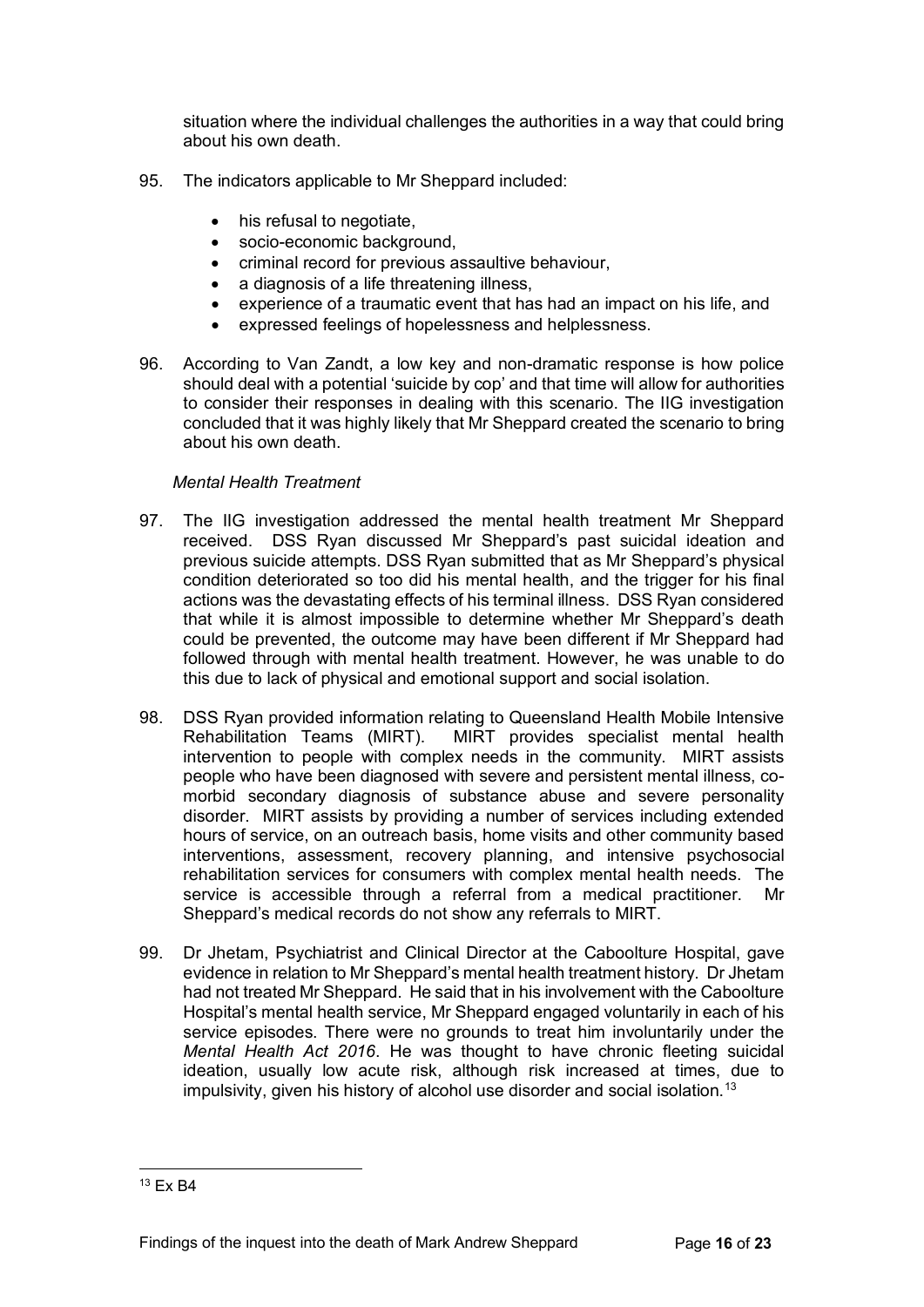- 100. Dr Jhetam said that Mr Sheppard did not have an admission to a mental health unit. His contact with mental health services was always following a presentation to the hospital for physical complaints (usually in the context of his respiratory problems), and only on those occasions when he complained of feeling depressed, hopeless, or suicidal. He had multiple presentations for physical problems without needing mental health input. His last contact with the Consultation-Liaison Psychiatry team was in August 2017. While there were services available to assist, there was no evidence that he accepted the recommendation to engage in counselling for his alcohol use or to engage in psychotherapy for his childhood and other issues.[14](#page-16-1)
- 101. Dr Jhetam said that if a Mental Health Practitioner forms the view that a mental health service consumer is deemed to be at past or future risk when interacting with Queensland Police Service (QPS) or Queensland Ambulance Service (QAS) this would trigger the Mental Health treating team to commence the process of preparing a Police and Ambulance Plan (PAIP). Dr Jhetam checked whether or not there were any Alerts with respect to challenging behaviours on the part of Mr Sheppard. That search confirmed that there were no Alerts regarding challenging behaviours; and no Alert pointing to a PAIP. While Mr Sheppard did express suicidal thoughts from time to time, there were no intimations of Mr Sheppard wanting to entice the QPS into shooting him as a means of ending his own life[.15](#page-16-2)

## <span id="page-16-0"></span>**Autopsy results**

- 102. On 20 March 2019, an external and full internal post-mortem examination was performed by Dr Rohan Samarasinghe. Toxicology, radiology and histology tests were also conducted.
- 103. The post-mortem examination revealed three gunshot wound tracks in the body. Two of which passed through the chest without exit wounds. One of the wounds was located on the front of the left side of the chest showing signs of the bullet passing through the front of the chest causing damage to the front ribs, muscles and sternum. The second gunshot entry wound was found in the back of the upper left arm showing signs of the bullet firstly passing through the soft tissue of the back of the arm and re-entering the left side of the chest before passing through the lungs and the heart, resulting in severe haemorrhage. The two bullets for these wounds were recovered from the right chest wall. The third gunshot wound entered from the back of the right arm and passed through the right forearm and exited from the inner aspect of the elbow and leaving the arm.
- 104. Dr Samarasinghe was of the view that the range of fire causing the wounds were 'distant' due to the lack of gun powder residue around the entry wounds and taking into consideration the distance between Mr Sheppard and police after review of the body worn camera footage.
- 105. Histology of the lungs showed chronic COPD with changes to the bronchiolar epithelium. The result confirmed gunshot wound damages to the heart and lung.
- 106. The post-mortem examination revealed left ventricular hypertrophy and alcoholic liver disease which did not contribute to the cause of death.

<span id="page-16-1"></span> $14$  ibid

<span id="page-16-2"></span><sup>&</sup>lt;sup>15</sup> Fx B4 1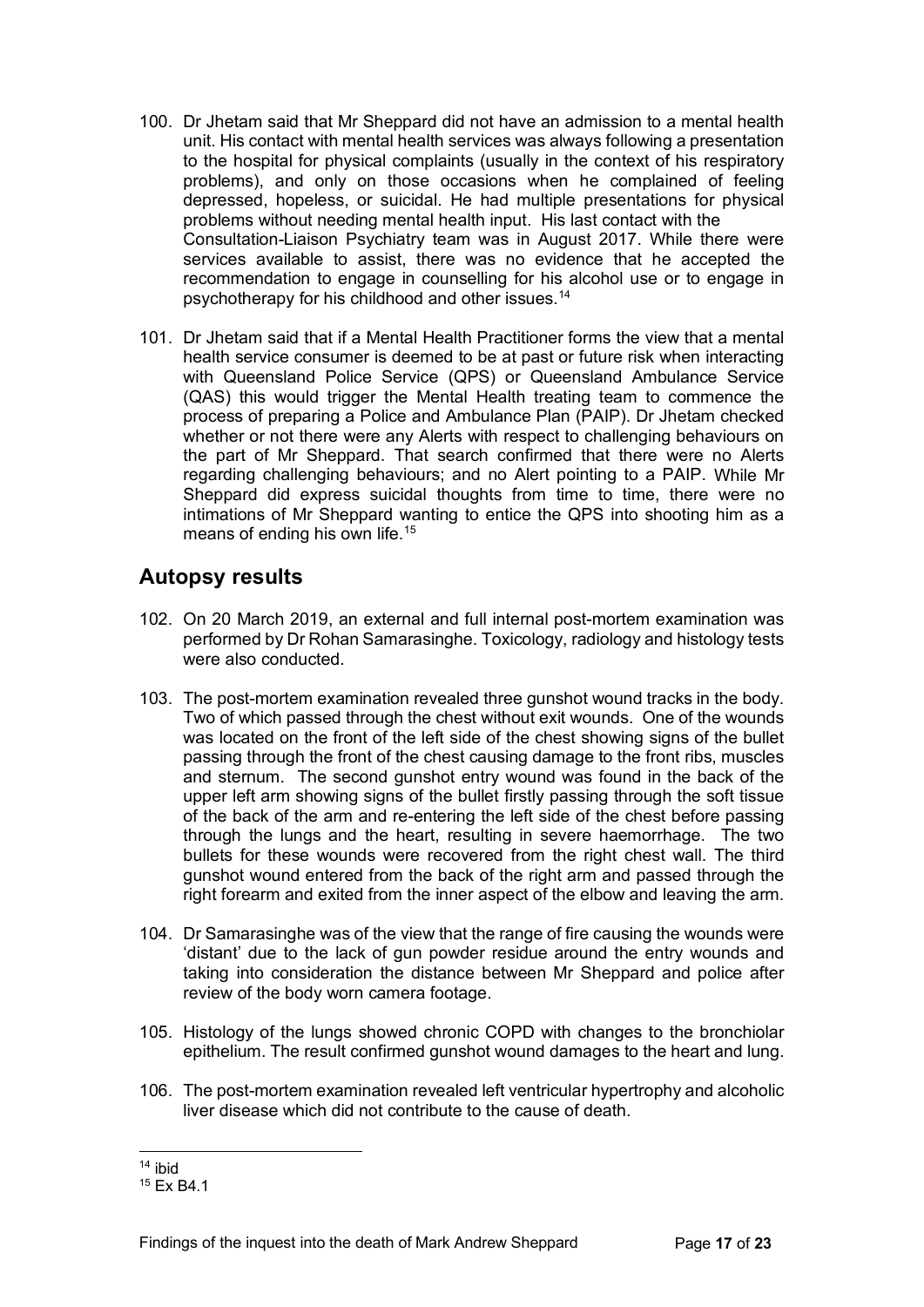- 107. Toxicology of vitreous humor showed alcohol to be present at 156mg/100ml. This is equivalent to a blood alcohol reading of 0.156%. Dr Samarasinghe stated that this level was three times than the legal limit for driving and disorientation, decreased balance/gait functioning, slurred speech poor sensory perception and<br>confusion could have been expected. Non-toxic levels of Diazepam.  $\overline{\text{confusion}}$  could have been expected. Nordiazepam, Sertraline (anti-depressant) were also detected.
- 108. Dr Samarasinghe concluded the cause of death was gunshot wounds of the chest.

## <span id="page-17-0"></span>**Investigation findings**

#### **IIG Findings/recommendations**

- 109. The IIG investigation found that there was no evidence to support a criminal prosecution against any person and the use of force used by the officers involved were authorised, justified, reasonable, legally defensible and tactically effective and sound.
- 110. DSS Ryan recommended that the Chief Executive of the Metro North Hospital and Health Service give consideration to reviewing the practices and procedures governing the mental health treatment of patients such as Mr Sheppard, who are physically and emotionally isolated.

#### **Critical incident review**

- 111. On 30 April 2019, a review of the incident was conducted in the interests of identifying immediate lessons and to consider if there are any necessary changes that need to be made in relation to policy and practice to improve the QPS response to similar incidents in the future. The review focussed on the preincident, incident and post-incident phases.
- 112. It was identified in the pre-incident phase that there was very little time between the call being taken and police arriving at the scene. At this point there was little information known to make any detailed plan or assessment. While Mr Sheppard was subsequently identified as the caller he was considered as the informant and not a person of interest. The information from Mr Geelmann was non-specific and Mr Sheppard's actions in screaming behind his caravan and the requirement to quickly gather further information about the 'stabbing' deterred the officers from asking detailed questions of Mr Geelmann.
- 113. The officers who attended had thought it likely that they were attending a disturbance/domestic violence incident and they had planned for this response until further information could be obtained to make a further assessment.
- 114. During the incident phase, the officers' conduct was found to be appropriate and in accordance with procedures, policy and training. The way Senior Constable Jurd communicated with Mr Sheppard was found to be in line with best practice training given the high stress situation he found himself in.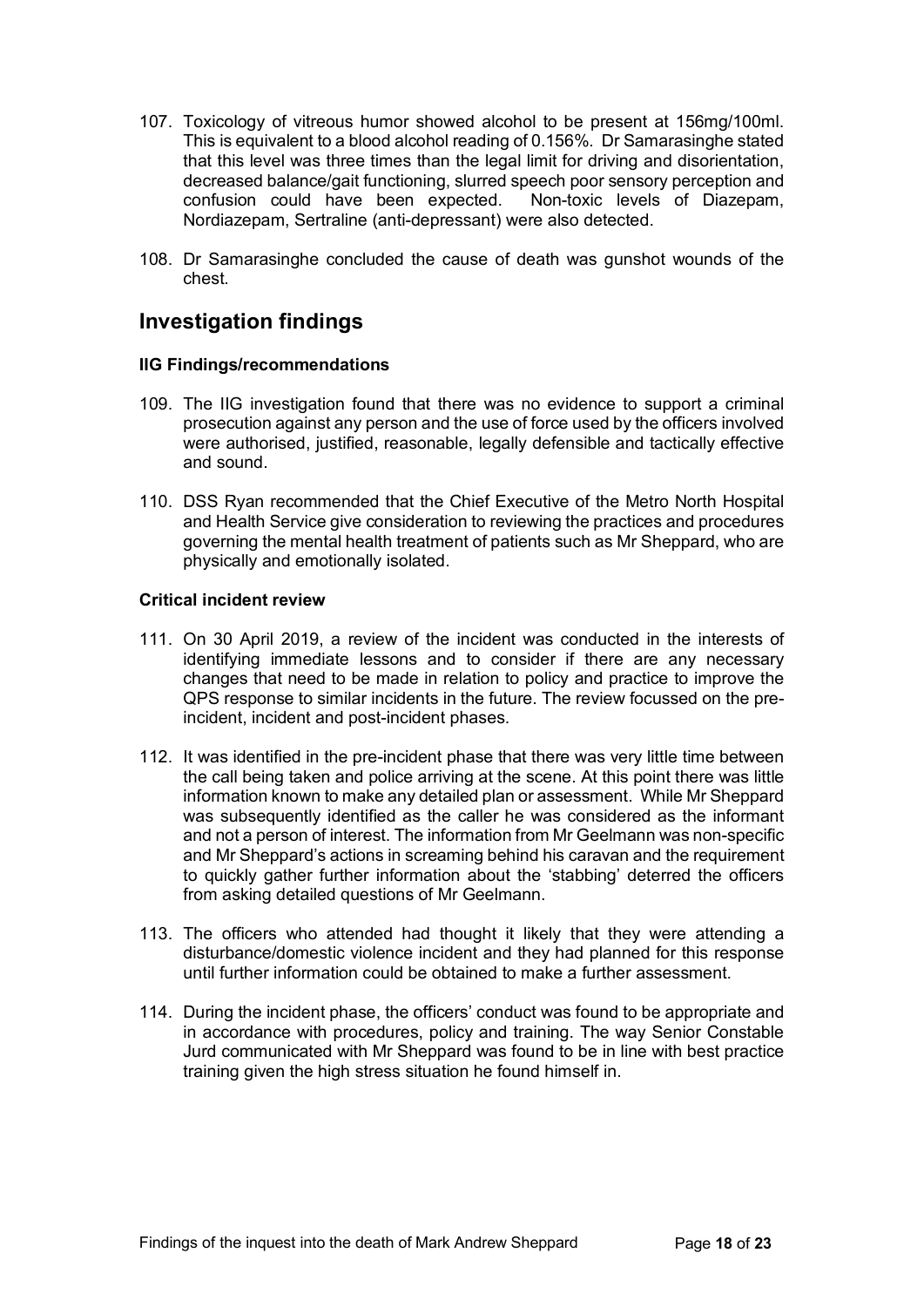- 115. The separation of the officers which involved Constable Dallimore walking to the other side of the caravan away from Senior Constable Jurd was also considered. It was highlighted that separation of officers in dynamic situations needs effective positional awareness, tactical communication and continuous risk assessment as situations like this evolve rapidly with no apparent triggers. There also needs to be a greater awareness of the environment and situation to make effective decisions.
- 116. The review of the post-incident phase revealed first aid was commenced when it was deemed safe to do so. The weapons near Mr Sheppard were removed and a call for QAS assistance was made. Shortly after the shooting, a torrential storm hit the Deception Bay area while the caravan park was still a crime scene. Arrangements were made to locate equipment like tarps and other covers to protect the scene. However, the storm affected the immediate area with only two rounds of bullet being found when three rounds were fired. While this was considered to be an issue, it was accepted that it was something that could not be controlled or prevented from occurring in the future. Scenes of crime vehicles carry covers but there is no option to provide equipment like this to all police vehicles due to spacing issues. Forensics found the footage from BWC assisted immensely in conducting and focusing the required examinations.
- 117. The review found contributing factors into the incident included Mr Sheppard's medical condition keeping him socially isolated, previous history for violence, issues with mental health, making the call to triple 000 for police to attend and his obsession with knives. The review indicated it was highly likely that Mr Sheppard created the scenario of people being stabbed to police and then arming and threatening police to bring about his own death or 'suicide by cop'.
- 118. There were two recommendations made at the end of the review. The first recommendation involved *"the effectiveness of current scenario-based training be acknowledged to develop future training programs and scenarios["16](#page-18-0). The actions of officers in this incident be drawn on to support this development'*.
- 119. The second recommendation was that the Operational Skills Training Unit *"draws on elements of this incident to reinforce the potentially dynamic and unpredictable* nature *of these situations, requiring officers at all times to have positional awareness, maintain effective tactical communication and to continually re-assess action plan to ensure office and public safety"*. [17](#page-18-1)

<span id="page-18-0"></span><sup>&</sup>lt;sup>16</sup> Exhibit C37 – Critical Incident Review Report Deception Bay at p. 12.

<span id="page-18-1"></span> $17$  Ibid.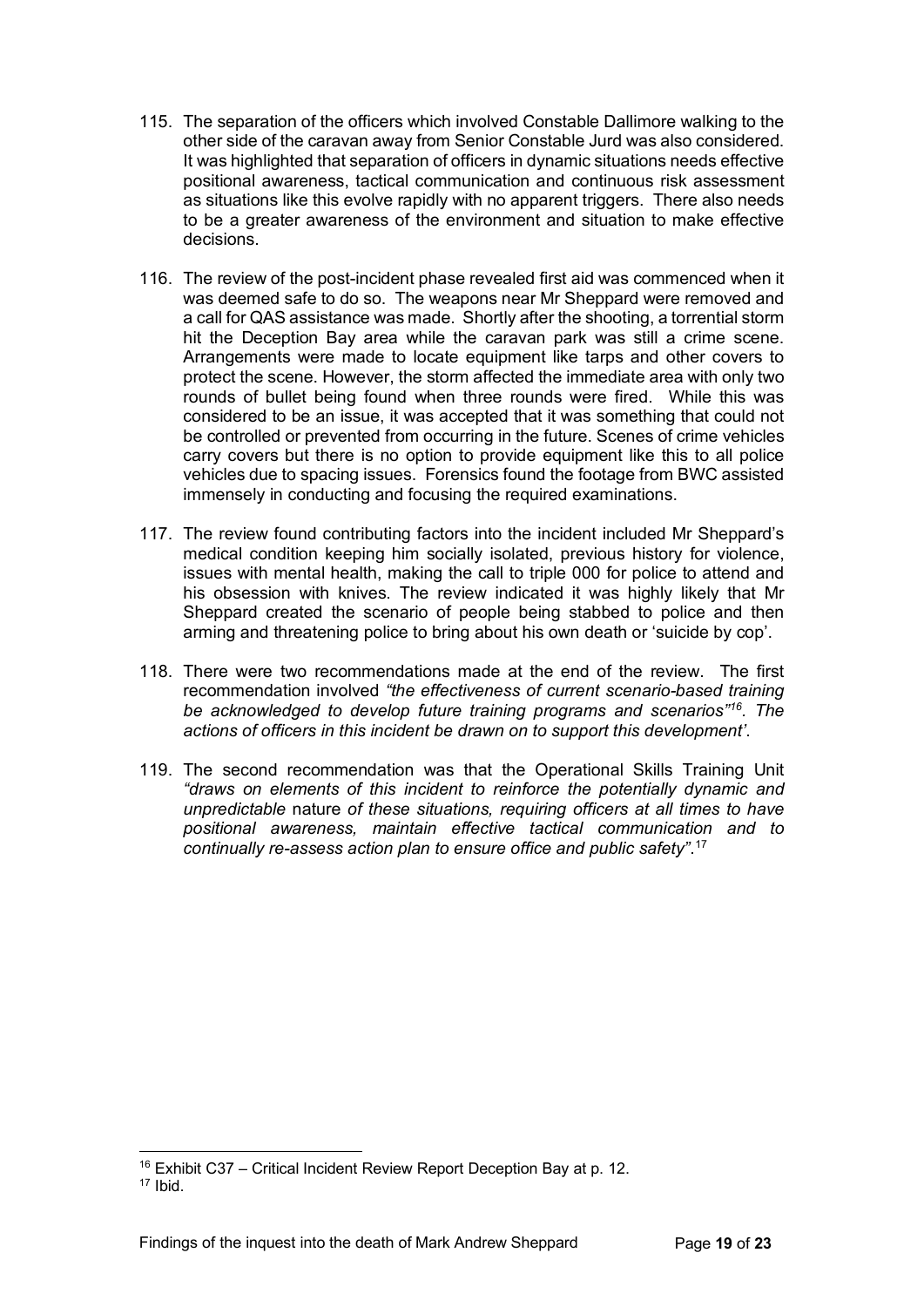## **Conclusions**

## <span id="page-19-0"></span>**Findings required by s. 45**

<span id="page-19-5"></span><span id="page-19-4"></span><span id="page-19-3"></span><span id="page-19-2"></span><span id="page-19-1"></span>

| Identity of the deceased - | <b>Mark Andrew Sheppard</b>                                                                                                                                                                                                                                                                                          |
|----------------------------|----------------------------------------------------------------------------------------------------------------------------------------------------------------------------------------------------------------------------------------------------------------------------------------------------------------------|
| How he died $-$            | Mr Sheppard had end stage emphysema/chronic<br>obstructive pulmonary disease (COPD). In 2002, he<br>had been diagnosed with alfa-antitrypsin deficiency<br>which caused lung disease. At the time of his death<br>he was using home oxygen. He also had behavioural<br>disorders connected to substance abuse.       |
|                            | On the day of his death at 2.05pm, Mr Sheppard<br>called 000 to inform police that people had been<br>stabbed at the caravan park he lived at. He<br>terminated the call, which was traced to his mobile<br>telephone. Police officers attended the caravan<br>park. The first police crew arrived at around 2.15pm. |
|                            | After police attempted to engage with Mr Sheppard,<br>he threw a tomahawk at a police officer. He then<br>threw a knife, injuring the officer.                                                                                                                                                                       |
|                            | Mr Sheppard then walked towards the officers with<br>a machete. He ignored calls from police to drop the<br>weapon. He was then shot by police officers acting<br>in the course of their duties.                                                                                                                     |
| Place of death $-$         | Endeavour Caravan Park, 198-202 Deception Bay<br>Road, Deception Bay, Queensland                                                                                                                                                                                                                                     |
| Date of death-             | 18 March 2019                                                                                                                                                                                                                                                                                                        |
| Cause of death $-$         | Gunshot wounds to the chest.                                                                                                                                                                                                                                                                                         |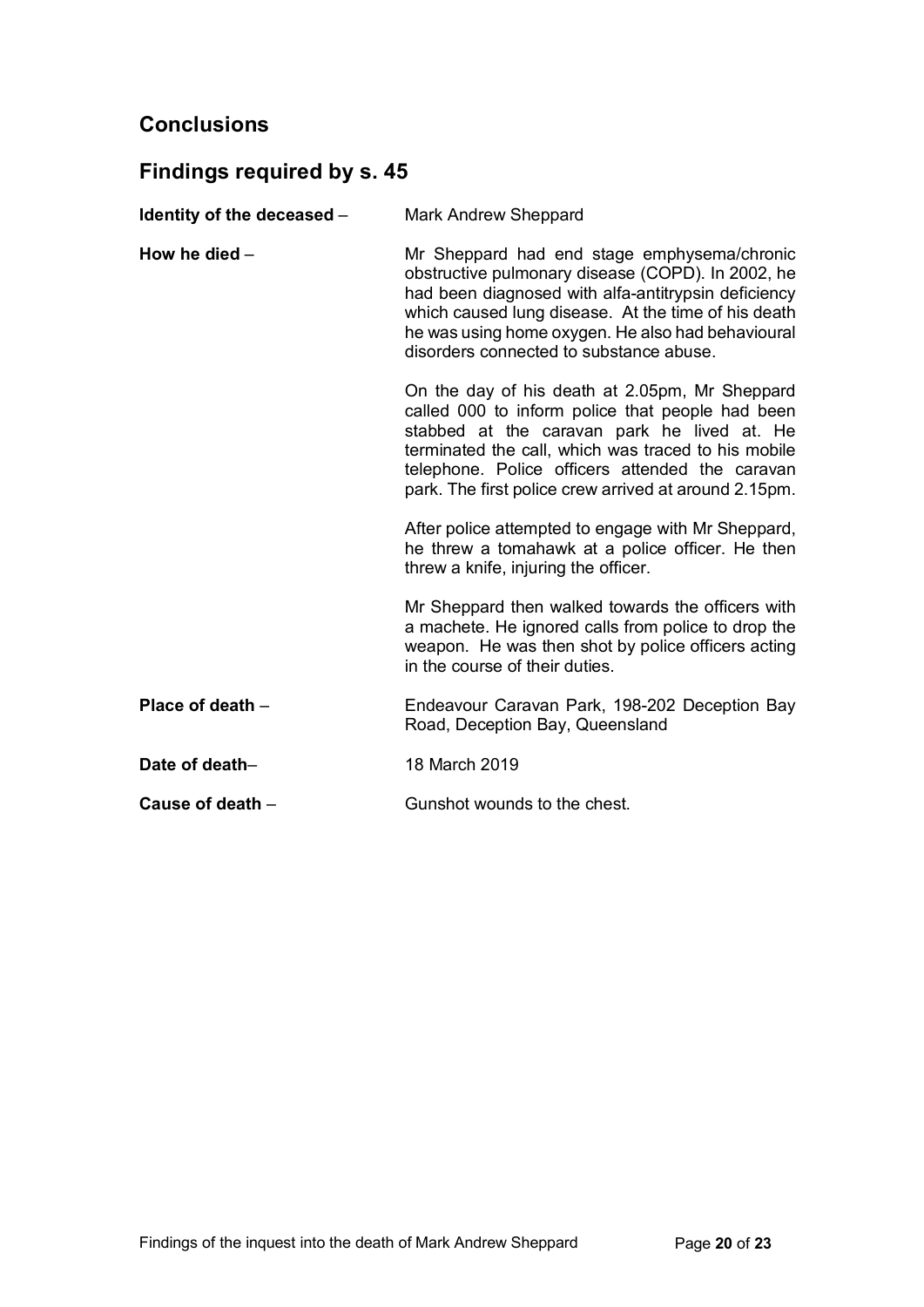## **Whether the actions of the police officers who attended at the Endeavour Caravan Park were appropriate in the circumstances.**

- 120. Senior Constable Jurd and Constable Dallimore were tasked to attend urgently at the Endeavour Caravan Park. At the time they arrived Mr Sheppard was regarded as an informant, and they had limited information about him. After reviewing the evidence and taking into consideration the finding of the IIG investigation, I am of the view that Senior Constable Jurd and Constable Dallimore acted appropriately in assessing the situation, attempting to engage with Mr Sheppard then trying to de-escalate the situation.
- 121. The confrontation was captured on BWC and it is evident that Mr Sheppard was given numerous warnings, even after he had thrown the tomahawk and a knife at police officers.
- 122. Efforts to engage with Mr Sheppard proved unsuccessful. Instead of retreating or complying with police directions, he chose to throw a tomahawk and then a knife. He then moved forward to confront the police with a cutlass machete.
- 123. After Mr Sheppard was shot, Tactical First Aid was applied by a number of the police officers present, including Constable Dallimore. The injuries sustained by Mr Sheppard required advanced medical skills outside the capability of the police officers. The QAS were at the incident scene soon after the shooting but Mr Sheppard could not be saved.
- 124. Senior Constable Jurd's evidence was that he did not consider that he could have responded any differently to Mr Sheppard. Constable Dallimore's evidence when questioned by the ESC about her reasons for discharging her firearm was that:

*"he's already thrown a Tomahawk, he has then thrown a knife at my partner, he now walking towards me armed with a Samurai sword. I didn't feel like I had enough distance. I had a fence behind me I could 't retreat backwards. He was moving towards me um, and I needed to stop the threat because he had made it very clear that he was going to hurt Police or kill one of us"*

- 125. Mr Sheppard was advancing with the cutlass machete in his possession when he was shot. He had the capacity to kill or do grievous bodily harm to Senior Constable Jurd or Constable Dallimore. Constable Dallimore was backed against a fence and had nowhere to retreat.
- 126. In the circumstances, it was reasonable for Senior Constable Jurd and Constable Dallimore to form the belief that either one of them would have suffered serious injury or death if Mr Sheppard was not shot. I accept that the officers acted in accordance with their training in responding to the threat posed by the machete with lethal force. Other use of force options such as Taser or oleoresin capsicum spray would not have met the threat posed in the circumstances.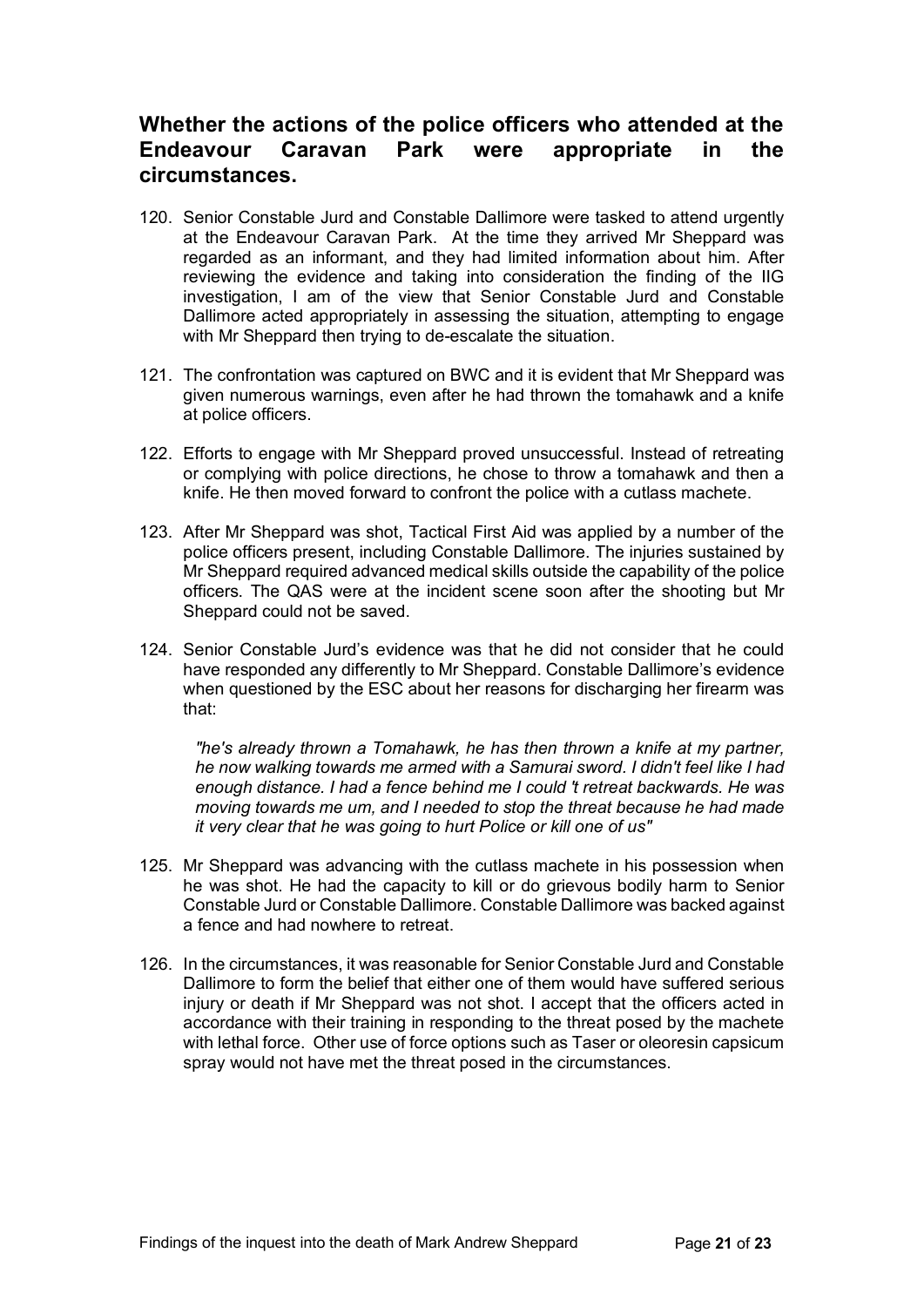#### **Suicide**

- 127. Mr Sheppard had a history of suicidal ideation. He was facing a terminal illness and he had expressed his intent to end his life rather than seek palliative treatment in a supported facility. His conversations with his former partner's mother and Mr Geelmann on the day of his death suggested he was expecting that his death was imminent, and that police would be involved.
- 128. There was evidence to support the submission that Mr Sheppard planned the incident to bring about his death. The evidence includes:
	- a. His statements during his admissions to hospital about "taking care of things himself" as opposed to being taken by the illness;
	- b. Calling his ex-partner's mother shortly before the incident to pass on apologies for past wrongdoing and a message to his daughter that he loved her, he did not have long to live, and that there would be things for her in the caravan "when police have finished with it";
	- c. Making a hoax call to triple 000 about multiple stabbings in order for police to attend the scene, while he waited for police with weapons by his side; and
	- d. His action in throwing a tomahawk and then a knife at police, and continuing to be armed with a machete while advancing on police until he was shot, despite his significant physical illness.
- 129. In order to make a finding of suicide I am required to be satisfied that Mr Sheppard acted intentionally, knowing the probable consequences.<sup>[18](#page-21-0)</sup>
- 130. There was previously considered to be a presumption against suicide. It is now accepted that a finding of suicide can be made having regard to all the evidence on the balance of probabilities. However, a finding of suicide should not be made lightly.
- 131. Mr Sheppard was affected by alcohol at the time of his death, and was assessed as having a personality structure that made him prone to unpredictable thinking and behaviour. However, it is my view that it is more likely that at the time of his death Mr Sheppard was acting intentionally with sufficient awareness that the probable consequence of his actions would be that he would be fatally shot by police.

### **Whether there are ways to prevent a death occurring in similar circumstances in the future.**

132. Mr Sheppard was terminally ill as a result of COPD in the lead up to his death. He had many hospital admissions from 2006 as a result of this illness. In May 2018, he was referred to the palliative care outpatient clinic for follow up and symptom management, which was made difficult due to his social isolation and limited functioning. Medical records showed that he concealed the extent of his illness from his family as he worried about the difficulty it would bring them.

<span id="page-21-0"></span><sup>18</sup> *Clark v NZI Life Ltd* [1991] 2 Qd R 11